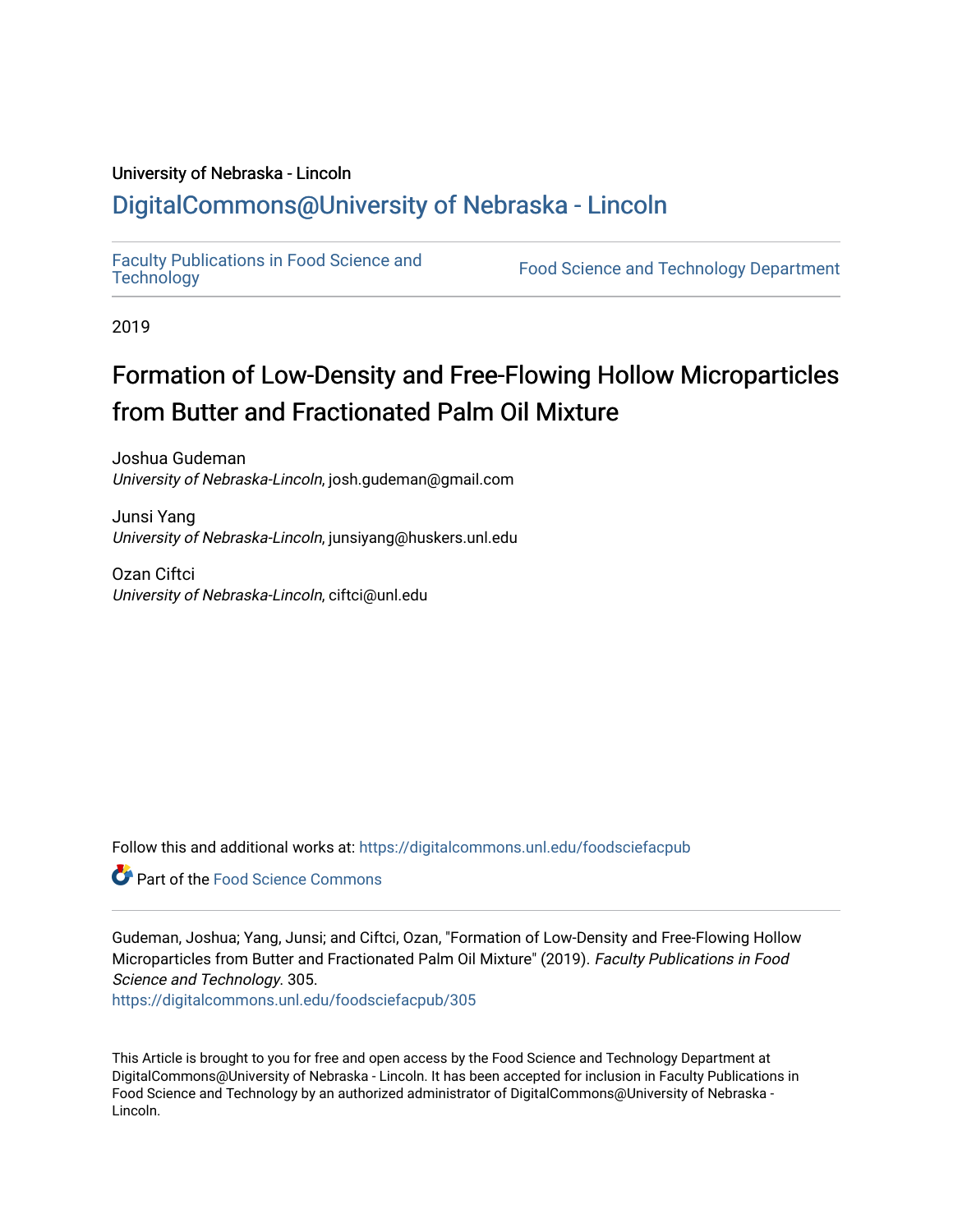

# **Formation of Low-Density and Free-Flowing Hollow Microparticles from Butter and Fractionated Palm Oil Mixture**

### **Joshua Gudeman, Junsi Yang, and Ozan N. Ciftci**

Department of Food Science and Technology, University of Nebraska–Lincoln, 1901 N. 21 St. Food Innovation Center, Lincoln, NE 68588-6205, USA

*Corresponding author* — Ozan N. Ciftci, ciftci@unl.edu

#### **Abstract**

The use of solid fats is challenging due to difficulty in incorporating into foods, handling during industrial food production, and relatively high-calorie contributions. The objective of this study was to form free-flowing and low-density hollow microparticles from nonhydrogenated fats, namely, butter and fractionated palm oil, using a novel method based on atomization of a carbon dioxide  $(CO<sub>2</sub>)$ - expanded lipid mixture. The melting point of the fractionated palm oil decreased from 66.2 to 47.3°C above 120 bar in the presence of pressurized CO<sub>2</sub>. The density of the particles decreased fivefolds compared to that of the original oils. The average particle size D [4,3] decreased from 67.0 to 27.1 μm when the concentration of fractionated palm oil was increased from 50% to 100%. The hollow structure was more pronounced for the particles obtained from higher melting oils/oil blends, as well as with more spherical uniformity. Ten percent ( $d_{10\%}$ ) and 50% ( $d_{50\%}$ ) of the palm oil particles were smaller than 4.5 and 23.0 μm, respectively, whereas they were 14.5 and 58.3 μm when mixed with butter at 50% butter concentration, respectively. Polymorphic form of α was more pronounced

Published in *Journal of the American Oil Chemistry Society* 96 (2019), pp 147–158. doi 10.1002/aocs.12171

Copyright © 2018 AOCS; published by Wiley. Used by permission.

Submitted 12 March 2018; revised 24 September 201; accepted 25 September 2018; published 2 December 2018.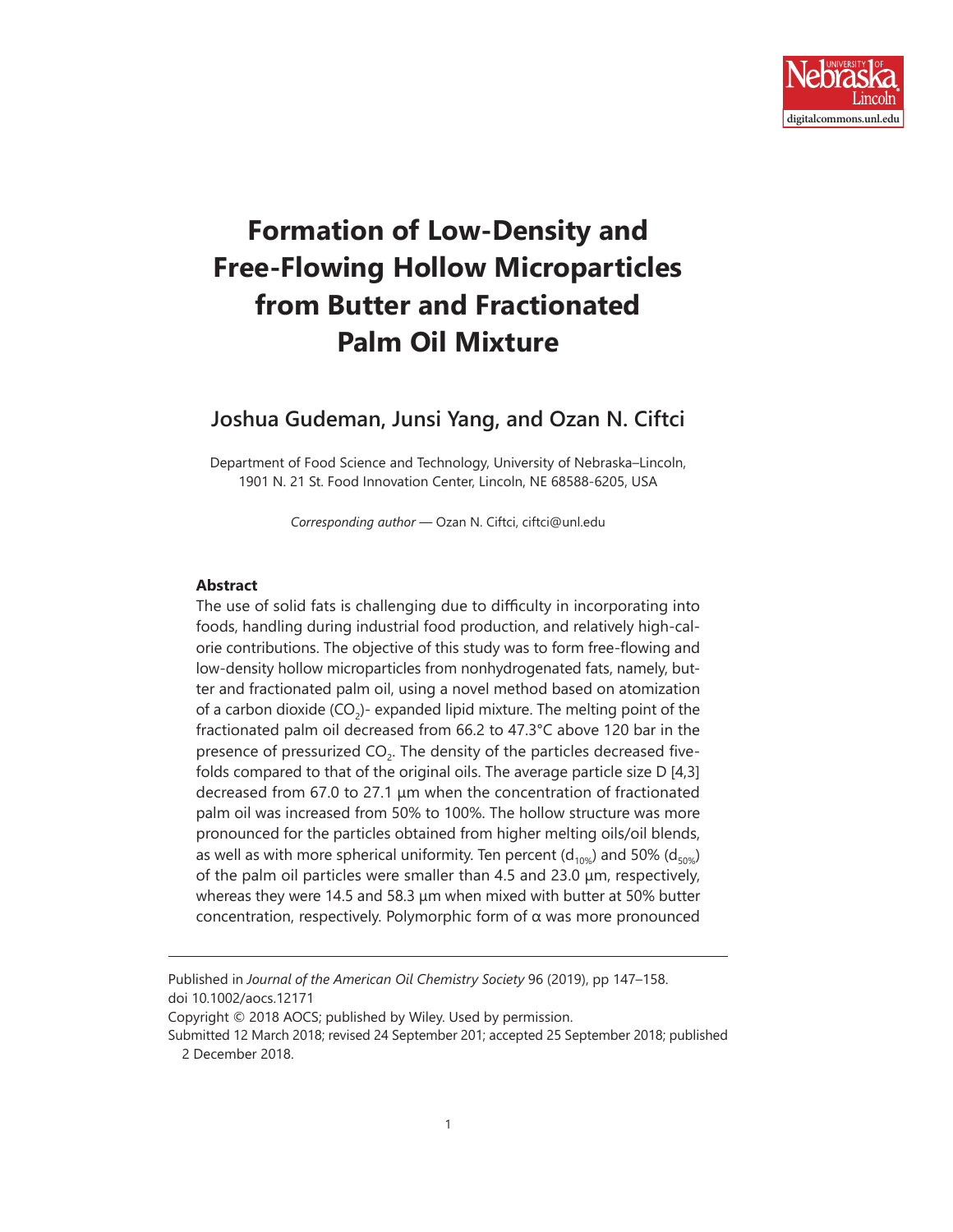in the solid lipid particles, indicating that they had a less-ordered crystalline structure than the original oil. This new method forms low-density and free-flowing lipid powders that make the handling and storage of solid lipids feasible and convenient, and may provide reduced fat usage and calorie intake, and more rapid oil melting in mouth.

**Keywords:** Fractionated palm oil, Butter, Hollow solid lipid particle, Supercritical carbon dioxide, Melting

#### **Introduction**

Although solid fats are critical components of many foods, their use can present a number of challenges. In industrial food production, solid fats like butter and shortening can cause process inefficiencies. They are often packaged and stored in cubes or large totes that can be difficult to handle. Totes of solid fats require the use of heavy equipment to transport to ingredient-batching areas and usually need to be melted before incorporation into the batch. Cubes of solid fat are heavy and difficult for operators to add during batching. After being added to a batch mixture, many production procedures will then require a time-consuming waiting step to allow the solid oil to melt so it can be evenly dispersed throughout the ingredient mixture. Solid fats may also be stored in large bulk tanks at production plants, but bulk tank storage requires the oil to be heated above its melting point to be pumped. These elevated temperatures require costly energy to maintain and can also accelerate oil degradation. At a consumer level, cold butter can be difficult to spread evenly onto bread without the presence of butter clumps or potentially tearing the bread. When preparing baked goods like pastries, kneading butter and/or shortening into the dough can also be problematic. If the solid fat is not properly dispersed into the dough, the baked good will have an inconsistent and undesirable texture. A potential solution to these challenges is to create small solid fat particles that are free-flowing, easy-to-handle, and simple to be incorporated into foods.

The exciting role of supercritical fluid technology in particle formation has attracted interest in recent years (Fahim et al., 2014; Lubary et al., 2011; Ubeyitogullari and Ciftci, 2016; Yang and Ciftci, 2016). Carbon dioxide  $(CO<sub>2</sub>)$  is the most common supercritical fluid because it has mild critical temperature and pressure (31°C, 74 bar), and it is nontoxic, nonflammable, environmentally friendly, inexpensive, and safe.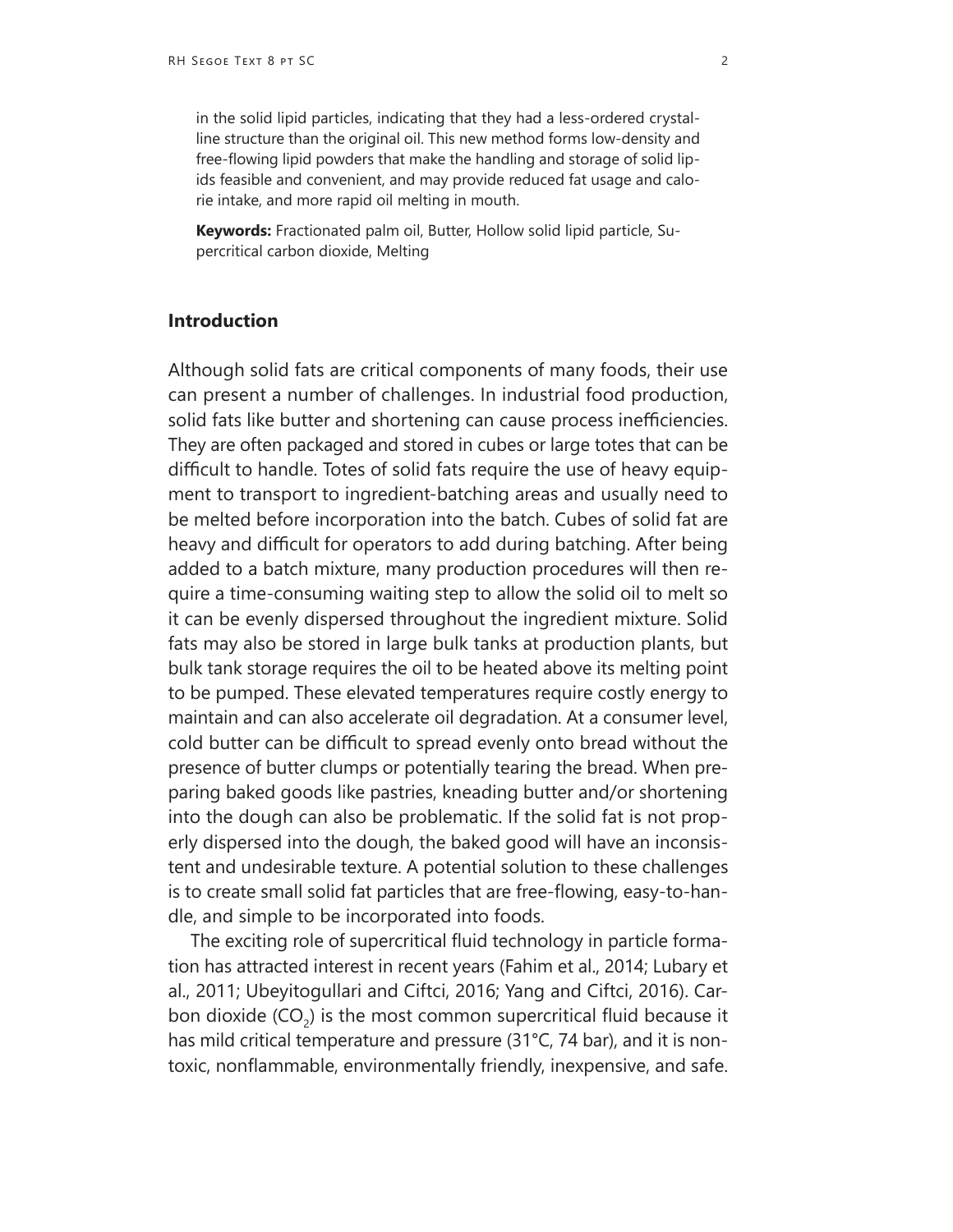Previously, micron size solid lipid particles were generated using particle from gas-saturated solutions (PGSS) or gas-assisted melting atomization (GAMA) methods (Bertucco et al., 2007; García-González et al., 2010; Lubary et al., 2011; Mandžuka and Knez, 2008; Sampaio de Sousa et al., 2007). Lubary et al. (2011) used a similar process called supercritical melt micronization to form and collect the particles from nonchemically modified low-melting lipids, namely, anhydrous milk fat and a diacylglycerol-based modified milk fat. A potential challenge of that method was the development and maintenance of a low-temperature environment in the sample collection vessel, which could be resource intensive on an industrial scale. In addition, using low-melting lipids requires material handling at refrigerated temperatures after particle formation. Recently, Yang and Ciftci (2016) reported formation of hollow solid lipid microparticles and nanoparticles from fully hydrogenated soybean oil via atomization of a  $CO<sub>2</sub>$ - expanded lipid through a nozzle. In the process of Yang and Ciftci (2016), upon depressurization, the Joule- Thomson effect caused cooling at the nozzle and the surrounding area, which allowed for crystallization of the liquid lipid bubble to form hollow solid lipid particles (Yang and Ciftci, 2016). To successfully produce solid lipid particles, the lipid material must have a melting point sufficiently above the ambient temperature where the  $CO<sub>2</sub>$ - expanded lipid is being depressurized and atomized. Even though fully hydrogenated oils are suitable candidates for lipid particle formation using the method recently reported by Yang and Ciftci (2016) due to their high melting point, trans-free composition, and low cost, a potential issue with using hydrogenated oils is that many consumers have an aversion to seeing hydrogenated oils on a food's ingredient statement (Watson, 2018; Dietz and Scanlon, 2012; Downs et al., 2013). Nonhydrogenated oils and their blends are potential candidates to form such lipid particles but their behavior during particle formation via atomization of  $CO<sub>2</sub>-$  expanded lipid is not known due to the wide melting range of nonhydrogenated oils resulting from the presence of a number of different triacylglycerols.

Therefore, the main objective of this study was to investigate the formation of free-flowing and low-density lipid microparticles composed of nonhydrogenated oils that can provide benefits such as easy handling, simple incorporation into foods, and improved food quality. Specific objectives were to: (i) form dry hollow solid lipid microparticles from fractionated palm oil and low-moisture butter using  $CO<sub>2</sub>$ ;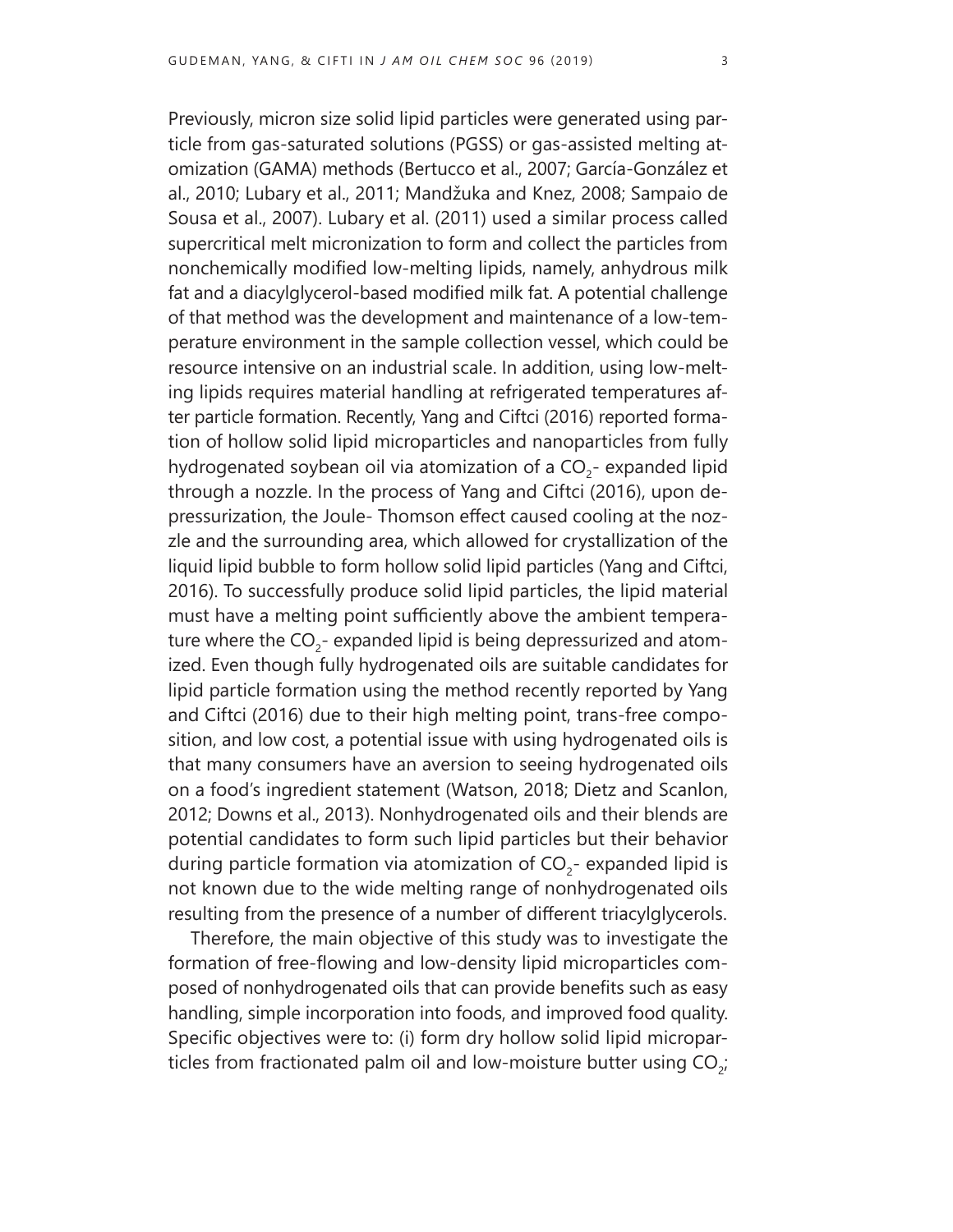(ii) determine the melting behavior of fractionated palm oil and lowmoisture butter in pressurized  $CO<sub>2</sub>$ ; and (iii) characterize the particles in terms of particle morphology, particle size and size distribution, particle density, melting properties, and polymorphism.

#### **Materials and Methods**

#### *Materials*

Fractionated palm oil was acquired from Loders Croklaan B.V. (Channahon, IL, USA). Low-moisture butter was acquired from Dairy Farmers of America Inc. (Kansas City, KS, USA).  $CO<sub>2</sub>$  (99.99% purity) was purchased from Matheson (Lincoln, NE, USA).

#### *Preparation of the Fractionated Palm Oil and Butter Blends*

Fractionated palm oil and low-moisture butter were separately melted on a hotplate at 130°C for 20 min to erase crystal memory. Then, oil blends were prepared by uniformly mixing fractionated palm oil and butter to obtain 25%, 50%, and 75% (v/v) butter contents in the blends.

### *Determination of Melting Behavior of the Solid Lipids in Pressurized Carbon Dioxide*

Melting behavior of the fractionated palm oil and butter in pressurized  $CO<sub>2</sub>$  was studied in a jacketed high-pressure vessel according to Yang and Ciftci (2016). The high-pressure vessel was equipped with two sapphire windows, a microscope, a camera, and a refrigerated circulator (model 1162A, VWR Inc., Radnor, PA, USA). A circulating bath was used to control the temperature of the vessel by circulating hot and cold water through the jacket of the vessel. Each lipid sample was completely melted as previously described, and 100 μL of the molten lipid was placed into a 200 μL glass gas chromatograph (GC) vial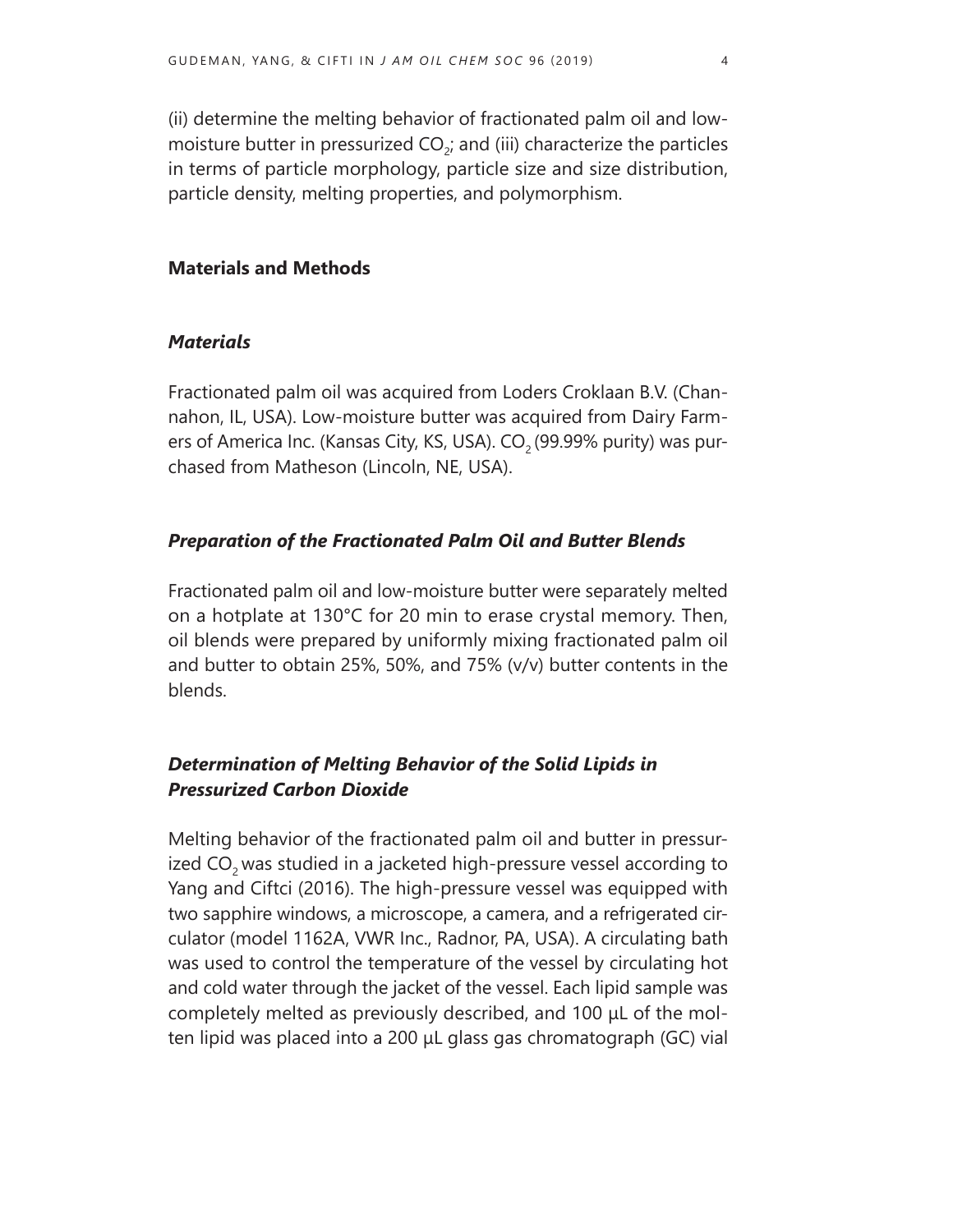insert. Then, the GC vial insert was placed in a glass transparent vial and then positioned in the vessel chamber between the two sapphire windows.  $CO<sub>2</sub>$  was used to pressurize the vessel via a syringe pump (Model 250D, Teledyne Isco Inc., Lincoln, NE, USA). The molten lipid sample was stabilized in the pressurized chamber for 1 hour. Then, the temperature of the vessel was decreased to 5°C below the solidification temperature of the lipid, which was observed using the microscope-camera system. After 5 min of complete solidification, temperature of the vessel was increased at a rate of 0.3°C min−1 to observe the first melting point of each lipid sample. The first melting temperature and corresponding pressure were recorded.

## *Production of Hollow Solid Butter-Palm Oil Microparticles Using Carbon Dioxide*

A custom-made particle formation system was used to produce freeflowing hollow solid lipid microparticles from fractionated palm oil and its blends with low-moisture butter. Details and operation of the particle formation system were reported previously (Yang and Ciftci, 2016). Briefly, the system contained a high-pressure syringe pump, a preheating section, a 100 mL high-pressure expansion vessel, a magnetic drive, temperature controllers, a depressurization valve, and a nozzle. Temperature of the expansion vessel was set to the lowest melting point of the solid lipid in pressurized  $CO<sub>2</sub>$  at 200 bar where the solid lipid is in its liquid state. Our previous studies showed that 200 bar and 50 µm nozzle diameter generated smaller ( $d_{50\%}$  = 278 nm) hollow spherical particles (Yang and Ciftci, 2016); therefore, a 50 μm diameter nozzle was used. Temperature of the depressurization valve and nozzle was set to 130°C to prevent freezing due to the Joule-Thomson effect during atomization.

Firstly, fractionated palm oil or its blends with butter was fully melted at 130°C, and then 20 mL of the molten lipid sample was manually injected into the expansion vessel via the sampling port. Then, the expansion vessel was pressurized to 200 bar with  $CO<sub>2</sub>$  using the syringe pump. The pressurized  $CO<sub>2</sub>$  and lipid sample were mixed at 1000 rpm for 1 hour using the magnetic drive to form a  $CO<sub>2</sub>$ -expanded lipid. The mixture was then allowed to stabilize for 10 min after the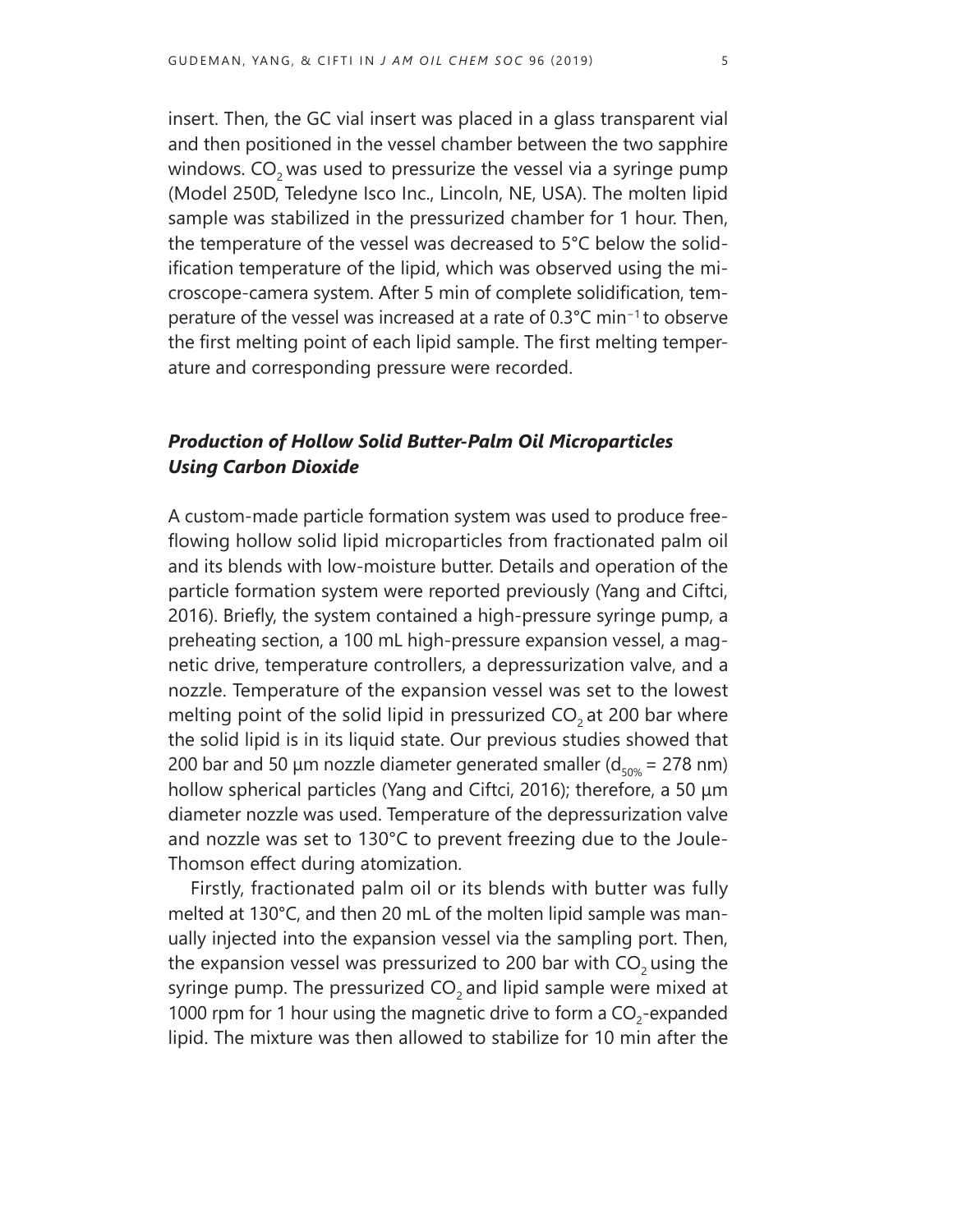magnetic drive was stopped. The pressure of the syringe pump was set to 10 bar above the pressure of the expansion vessel, the inlet valve was opened, and the depressurization valve was opened immediately, which allowed the  $CO<sub>2</sub>$ -expanded lipid to be atomized through the nozzle. Finally, solid lipid particles were formed and collected in the sample collection vessel.

#### *Fatty Acid Analysis*

The fatty acid composition of the fractionated palm oil, low-moisture butter, palm oil-butter blends, as well as the obtained solid lipid particles was determined according to the AOAC Method 996.06 with some modifications (AOAC, 2001). Each sample (200 mg) was heated above its melting point, and 2 mL of triundecanoin  $(C_{11:0})$  solution (5 mg mL−1 in chloroform) was added as an internal standard. Samples were dissolved in a 1:1 blend of chloroform and diethyl ether. A 14% BF<sub>3</sub>/methanol reagent was added with toluene and the mixture was heated at 100°C in an oven for 45 min. After the mixture has been allowed to cool to room temperature, water (5 mL), hexane (1 mL), and sodium sulfate (1 g) were added. Layers of the mixture were allowed to separate, and the top layer containing fatty acid methyl esters was transferred for analysis. Fatty acid methyl esters were analyzed using a capillary GC equipped with a hydrogen flame-ionization detector. Separation was performed on a capillary column composed of fused silica (SP-2560; 100 m  $\times$  0.25 mm with 0.20 µm film thickness). Helium with a flow rate of 0.75 mL min<sup>-1</sup> was used as the carrier gas. The injector and detector temperatures were set at 225 and 285°C, respectively. The initial column temperature was 100°C and held for 4 min before ramping at 3°C min−1 to a final temperature of 240°C, which was held for 15 min. Identification was done by comparing the retention times of the peaks with those of authentic fatty acid standards.

#### *Particle Size and Size Distribution*

A particle size analyzer based on laser diffraction (Mastersizer 3000, Malvern Instruments Ltd., Worcestershire, UK) was used to measure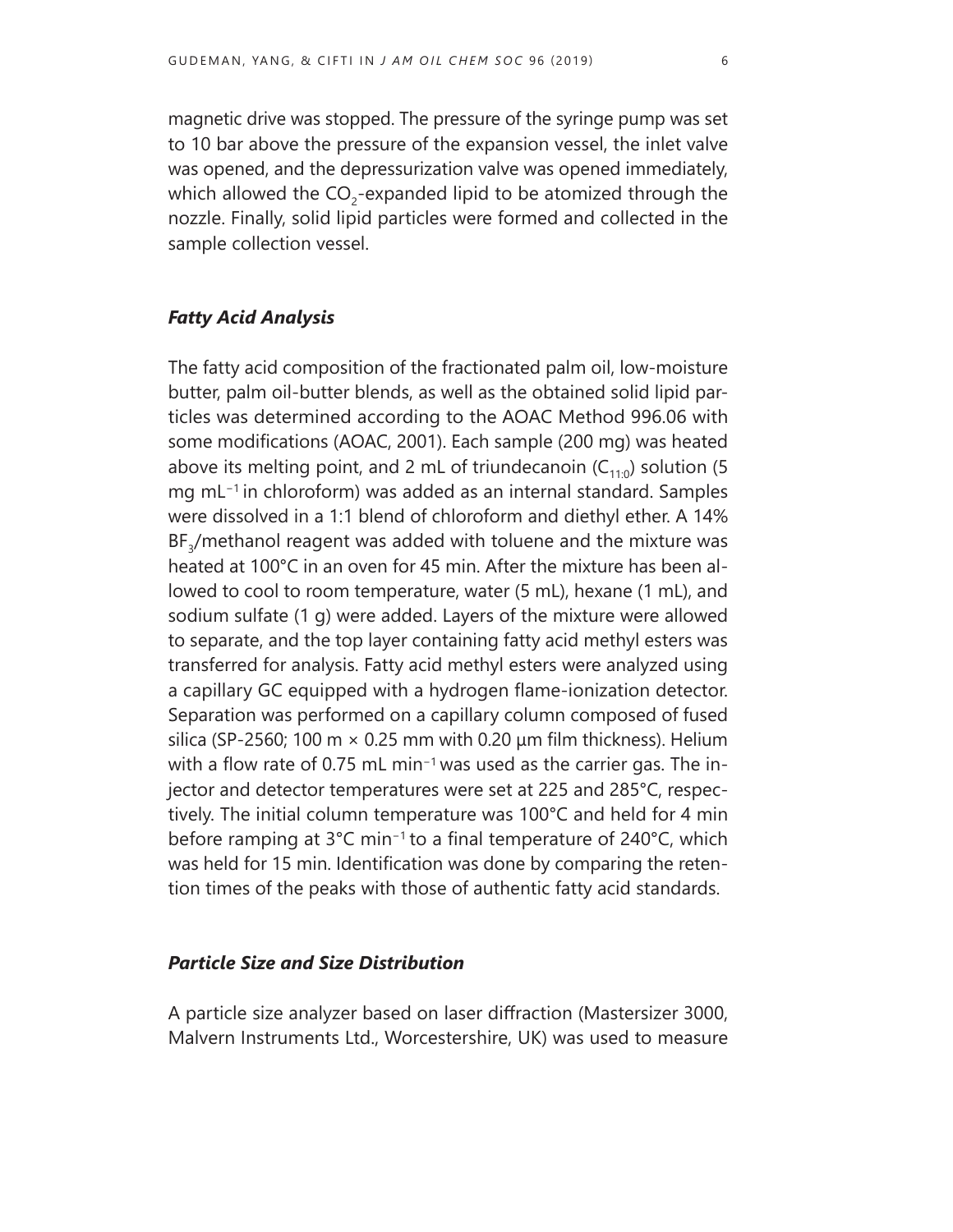the particle size and size distribution of the solid lipid particles. Approximately 30 mg of solid lipid particles were suspended in 25 mL distilled water with the addition of 0.4% (w/w) of polyoxyethylene sorbitan monooleate (Tween 80). Suspensions were then sonicated 30 min in an ultrasonic water bath (3510 R-MTH, Branson Ultrasonics Corporation, Danbury, CT, USA) before analysis. The range of 5–7% was used as the obscuration value. The refractive index (RI) of the lipid sample was set as 1.46. Distilled water (RI = 1.33) was used as the dispersant.

#### *Particle Morphology*

Scanning Electron Microscopy (SEM) Analysis

Particle morphology of the solid lipid particles was analyzed using a Field Emission-Scanning Electron Microscope (FE-SEM) (S4700, Hitachi High-Technologies Corporation, Tokyo, Japan). Double-sided carbon tape was used to mount a thin layer of the solid lipid particles. Then, a HiPace 80 (Pfeiffer Vacuum, Aßlar, Germany) sputter coated the lipid samples with chromium in an argon atmosphere. Particles were also freeze fractured prior to SEM imaging to present the hollow structure. The imaging was carried out at room temperature (21°C).

Atomic Force Microscopy (AFM) Analysis

The AFM analysis was performed to quantify the surface roughness of the palm oil-butter particles. The same samples used for SEM imaging were used for AFM analyses. AFM experiments were conducted using a Bruker Dimension Icon AFM with ScanAsyst automatic image optimization mode based on PeakForce Tapping (Santa Barbara, CA, USA). ScanAsyst-Air probe (k ~0.4 N m−1, tip radius < 10 nm) (Bruker Corporation, Santa Barbara, CA, USA) was employed in all AFM measurements. The oscillation frequency was 2 kHz. All images were recorded in air and under atmospheric conditions (22°C, 25% RH). The scanning field was kept at 10 μm by 10 μm for all the particle samples. Two dimension (2D), three dimension (3D), and roughness data were acquired from the Nanoscope software package (Bruker Corporation,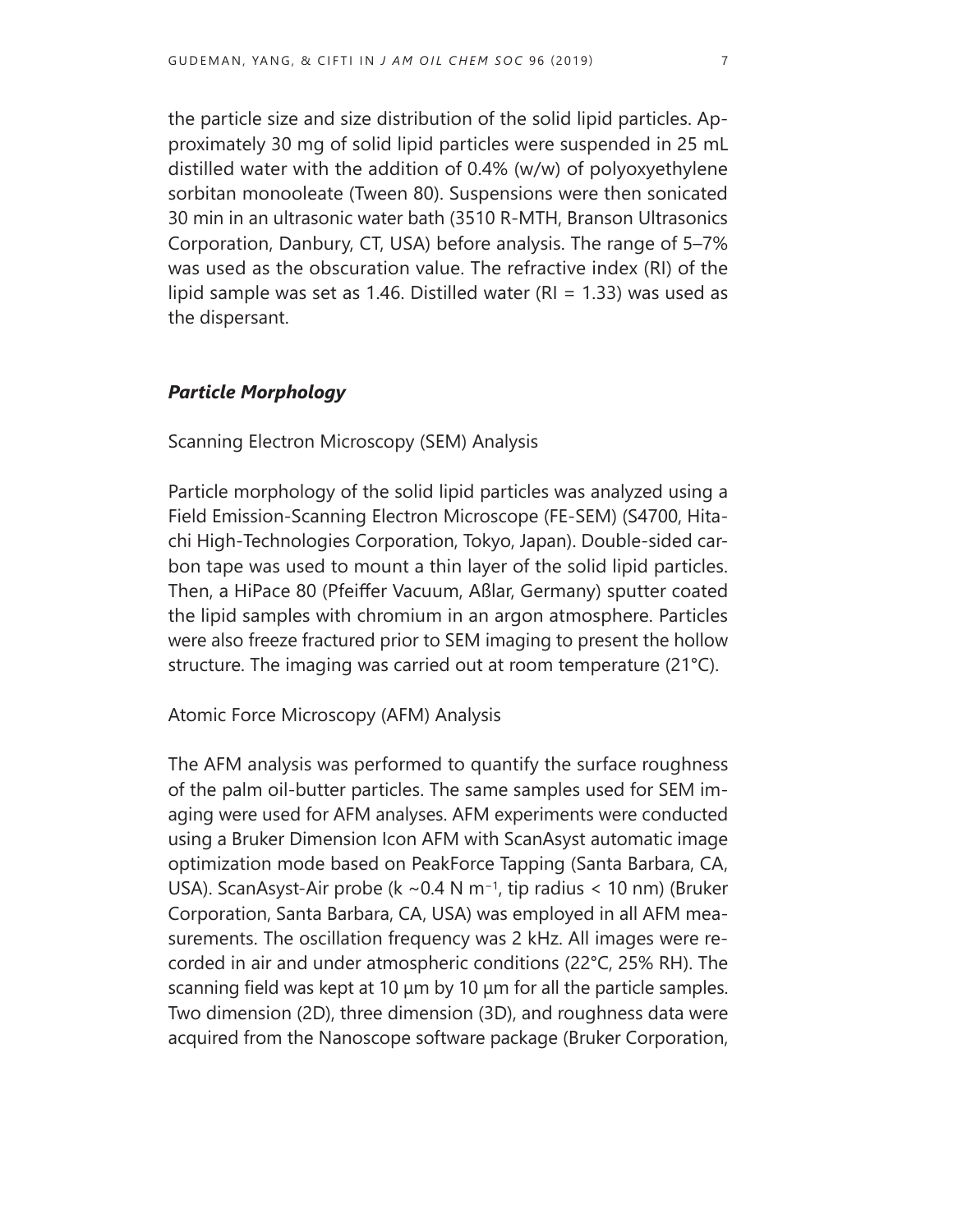Santa Barbara, CA, USA). The morphology of the surface sample was characterized by the arithmetic mean surface roughness  $(R_a)$ :

$$
R_a = \frac{1}{n} \sum_{i}^{n} |Z_i - Z_{ep}|
$$

 $Z_{ep}$  is the height of the center plane, and  $Z_i$  is the *i*th height sample out of n total samples, as  $Z_i$  tends toward  $Z_{ep}$  surface roughness decreases. n is the number of samples within a given area.

Confocal Fluorescence Microscopy Analysis

The distribution of butter in hollow solid lipid particles of fractionated palm oil was investigated using a confocal fluorescence microscope (A1, Nikon Instruments Inc., Tokyo, Japan). Approximately 3–5 mg of solid lipid particles were firstly stained using 40 μL Nile Red solution (0.125%, w/v, in propane-1,2-diol) for 40 min before image collection. A fluorescence microscope (90i, Nikon Instruments Inc., Tokyo, Japan) was then used to record confocal images of z-series scanning by distance increments of 1.0 μm. Number of images was 14, 15, and 26 for particles obtained with only fractionated palm oil, 75% fractionated palm oil, and 50% fractionated palm oil, respectively. Excitation wavelengths of 561.6 and 640.9 nm and emission wavelengths of 570–620 and 663–738 nm were set to conduct the analysis for red and blue fluorophores, respectively. The imaging was carried out at room temperature (21°C).

Determination of the Particle Density

The bulk density (β) was determined in a 25 mL glass graduated cylinder as described by Quispe-Condori et al. (2011). Approximately 3 g of each sample (m) was weighed and poured through a funnel into the cylinder. The cylinder was then slightly tapped to collect the powders sticking to the cylinder wall off. The volume (V) was read directly and used to calculate the bulk density ( $β = m/V$ ).

Determination of Melting Properties

The melting profile of the fractionated palm oil, low-moisture butter, blends, and the solid lipid particles were determined using a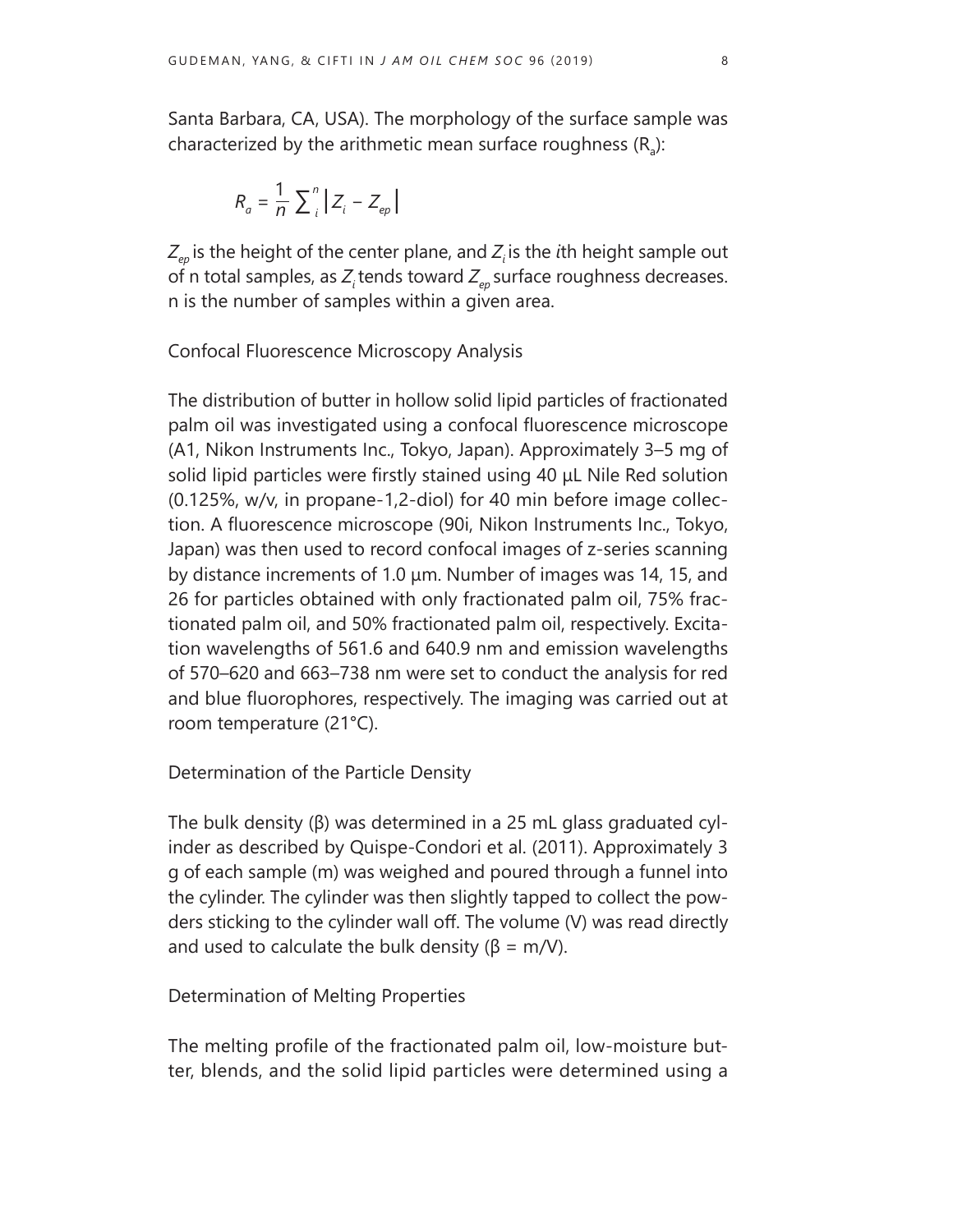differential scanning calorimeter (Pyris Diamond, Perkin Elmer, Waltham, MA, USA). A hermetically sealed aluminum pan was used to hold 5–7 mg of the samples, while an identical empty sealed pan served as the reference. The sample and reference pans were set in the calorimeter and allowed to equilibrate for 1 min at 25°C. Then, the samples were heated from 25 to 100°C at a heating rate of 5°C min−1.

#### Determination of Polymorphism

Polymorphism of the solid lipid particles was determined using a PANalytical Empyrean Diffractometer unit (Empyrean, PANalytical, Westborough, MA, USA) at ambient temperature (21°C). The unit was operated with Cu K $\alpha$  radiation with an intensity of 45 mA and a voltage of 40 kV. The incident beam path had a 20 mm mask and a divergence slit of 1/8°. Samples were stored at −18°C right after production and withdrawn in 2 days for polymorphism analysis. The solid lipid particles were placed in a stainless-steel holder with a 27 mm diameter and a pocket that is 2 mm deep. To improve the signal to noise ratio, the PIXcel detector had a diffracted beam monochromator. A spin rate of 22.5° s<sup>-1</sup> was used during analysis. The continuous scan was run from 2 to 50° at 2*θ* min−1 with a step size of 0.026.

#### Statistical Analysis

Data are presented as mean \_ standard deviation based on triplicate experiments and analyses. A single factor ANOVA was used to analyze differences within each Differential Scanning Calorimetry (DSC) data (onset melting temperature, peak melting temperature, offset melting temperature, and enthalpy value) among the samples (fractionated palm oil, low-moisture butter, their physical blends, and the obtained particles). SAS version 9.3 was the statistical software package used for all analyses (SAS Institute Inc., NC, USA). An alpha level of <0.05 was used to denote significance. Post hoc test was conducted by using Tukey's multiple comparison.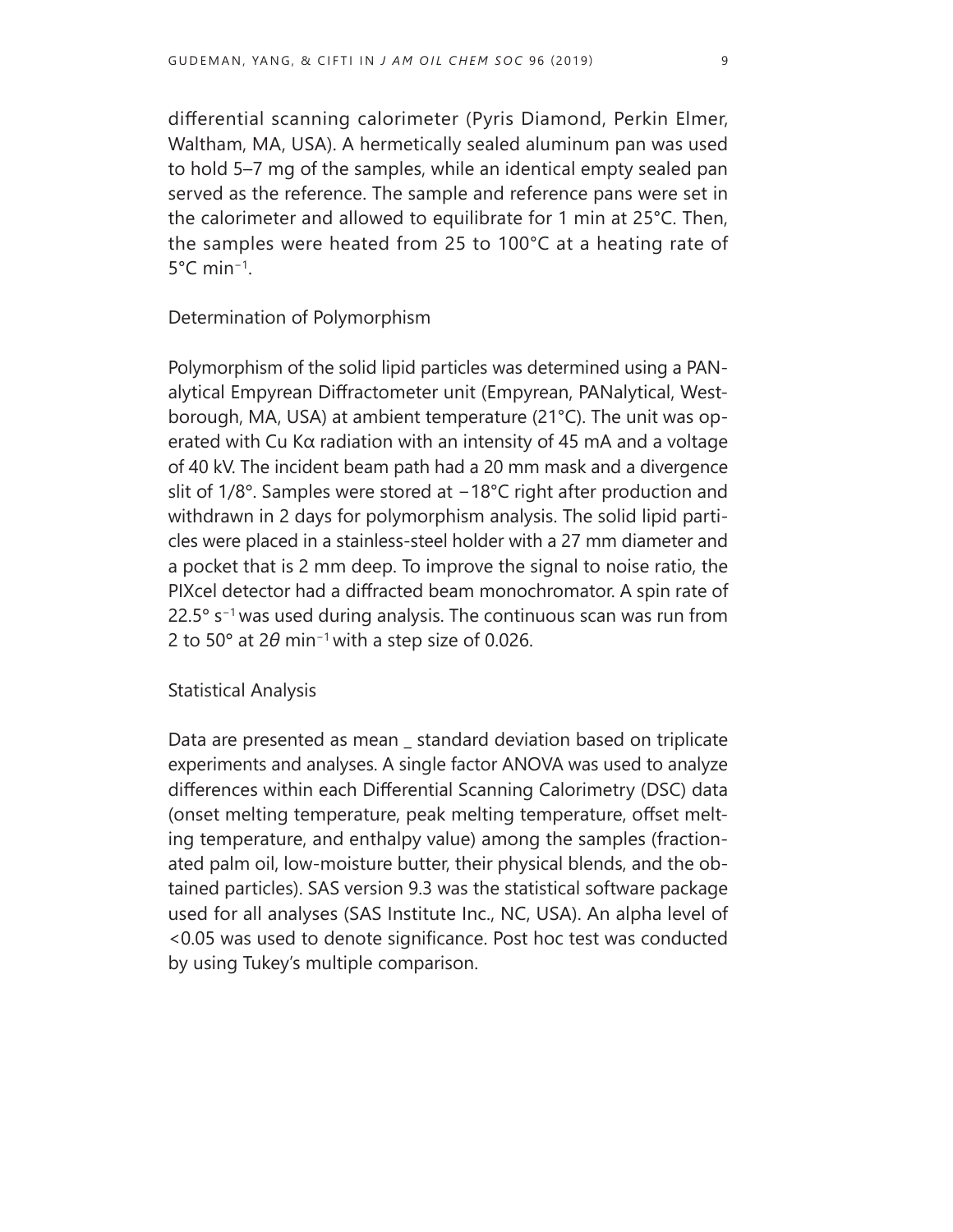#### **Results and Discussion**

#### *Melting Behavior in Pressurized CO<sub>2</sub>*

Understanding the melting behavior of the solid lipids in pressurized  $CO<sub>2</sub>$  is the key to select the lowest processing temperature to form particles via atomization of  $CO<sub>2</sub>$ - expanded lipid. Previously, it was shown that the melting point of the fully hydrogenated canola oil decreased from 71 to 58°C in the pressurized  $CO<sub>2</sub>$  above 122 bar (Ciftci and Temelli, 2014), and that of fully hydrogenated soybean oil decreased from 68.5 to 57°C above 120 bar (Yang and Ciftci, 2016). Melting behavior of the fractionated palm oil and low-moisture butter in pressurized  $CO<sub>2</sub>$  is shown in Fig. 1. Melting point of the fractionated palm oil was 62.2°C under atmospheric conditions; however, it decreased to 47.3°C above 120 bar in pressurized  $CO<sub>2</sub>$ . Similarly, the melting point of the low-moisture butter was 33.5°C under atmospheric conditions, and it decreased to 22.8°C above 55 bar. During mixing of the pressurized CO<sub>2</sub> and lipid, CO<sub>2</sub> dissolves in the liquid lipid and forms a  $CO<sub>2</sub>$ -expanded lipid due to the dissolution of  $CO<sub>2</sub>$  in the lipid (Yang and Ciftci, 2016). Therefore, in the



**Fig. 1.** Melting behavior of the fractionated palm oil and low-moisture butter in the pressurized  $CO<sub>2</sub>$ .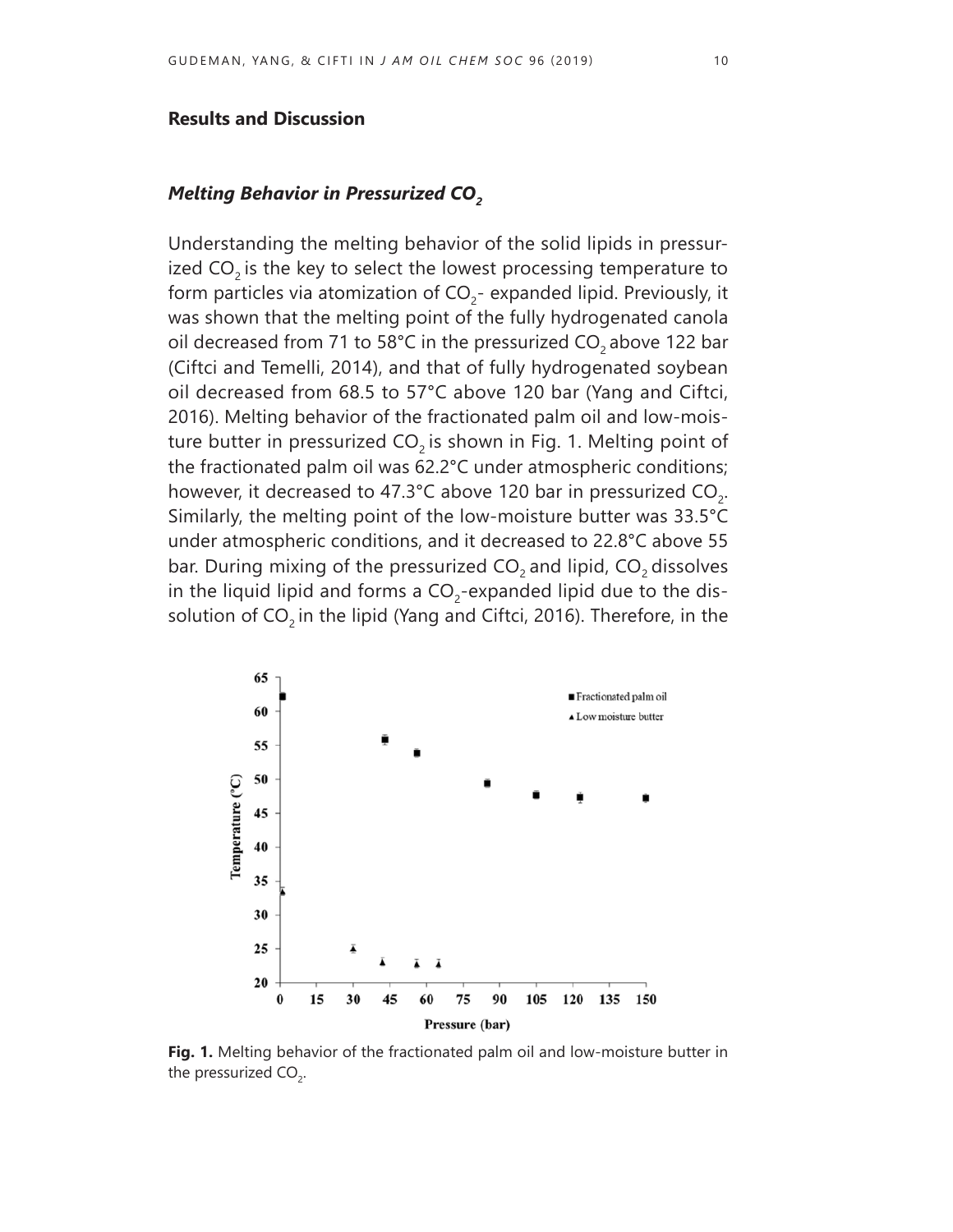high-pressure expansion vessel, two phases were formed; the upper SC-CO<sub>2</sub> phase consisting of mainly SCCO<sub>2</sub>, and the bottom CO<sub>2</sub>-expanded lipid phase. Only the bottom  $CO_2$ -expanded lipid phase is responsible for particle formation. The volumetric expansion of the lipids was reported previously to confirm the development of  $CO<sub>2</sub>$ expanded lipids (Ciftci and Temelli, 2014). Results confirmed that the lipid samples were in the liquid state during the expansion stage of the particle formation process. A  $CO<sub>2</sub>$ - expanded lipid mixture is obtained due to dissolution of pressurized  $CO<sub>2</sub>$  in the lipid phase; therefore, the lipid must be in the liquid state to dissolve  $CO<sub>2</sub>$  in the lipid phase and to form an expanded lipid mixture. Melting point depression in pressurized  $CO<sub>2</sub>$  is important to optimize the particle formation conditions, and low processing temperature will also decrease the energy usage in the food industry.

#### *Particle Morphology of the Hollow Solid Lipid Microparticles*

SEM images of the solid lipid microparticles obtained with fractionated palm oil and its blends with low-moisture butter are shown in Fig. 2. All generated particles were spherical and free-flowing. The



**Fig. 2.** SEM images of the solid lipid particles obtained at different lipid levels: (a, d) 100% fractionated palm oil; (b, e) 75% fractionated palm oil, 25% butter; and (c, f ) 50% fractionated palm oil, 50% butter.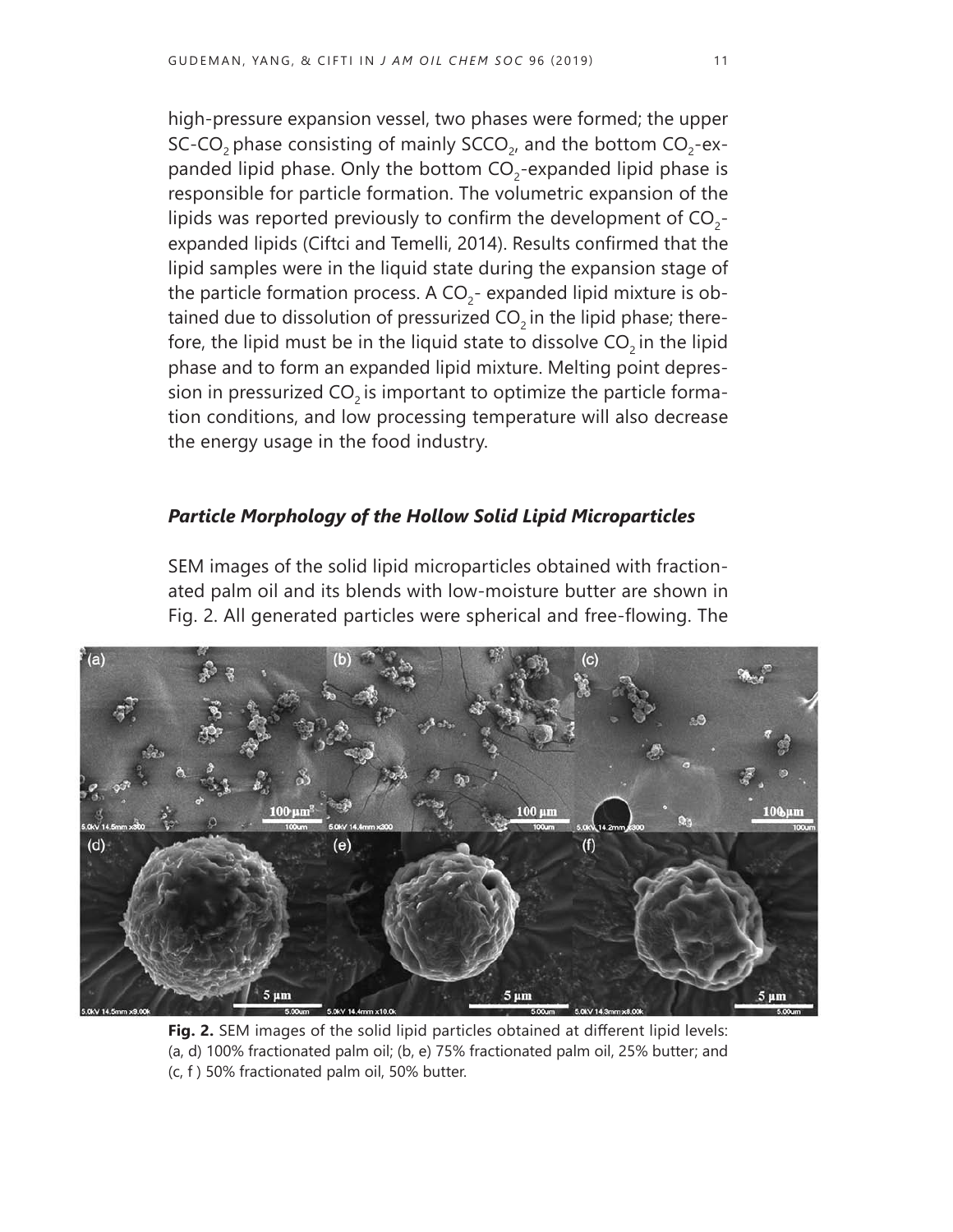

Fig. 3. SEM images of the freeze-fractured solid lipid particles: (a, b, c) 100% fractionated palm oil; (d) 75% fractionated palm oil, 25% butter; and (e) 50% fractionated palm oil, 50% butter.

hollow structure of the particles generated at all palm oil levels was observed from the SEM images of the freeze-fractured particles (Fig. 3). The particles had a wrinkled surface and increasing the butter content increased the wrinkled surface. Wrinkled surface formation was mainly due to melting point differences between butter and the fractionated palm oil. Butter has a lower melting temperature (38 $^{\circ}$ C) than fractionated palm oil (67.7 $^{\circ}$ C). When the CO<sub>2</sub>-expanded lipid mixture is atomized at the nozzle upon depressurization, a liquid droplet of fractionated palm oil, butter, and  $SC\text{-}CO<sub>2</sub>$  was formed and then turned into a liquid lipid bubble due to  $CO<sub>2</sub>$  expansion at atmospheric pressure. In the meantime, temperature of the atomized particles decreased quickly due to the Joule-Thomson effect (Yang and Ciftci, 2016, 2017). During the sudden cooling, the liquid lipid droplet solidified immediately and formed solid lipid particles (Yang and Ciftci, 2016).

Fig. 4 presents the 3D surface topography of the palm oil–butter microparticles. The scale for 100% fractionated palm oil particles was 0–230 nm, whereas it was set at 0–1000 nm for 75% and 50%



**Fig. 4.** 3D AFM images of the surface topography of the obtained palm-butter microparticles. (a) 100% fractionated palm oil; (b) 75% fractionated palm oil, 25% butter; and (c) 50% fractionated palm oil, 50% butter.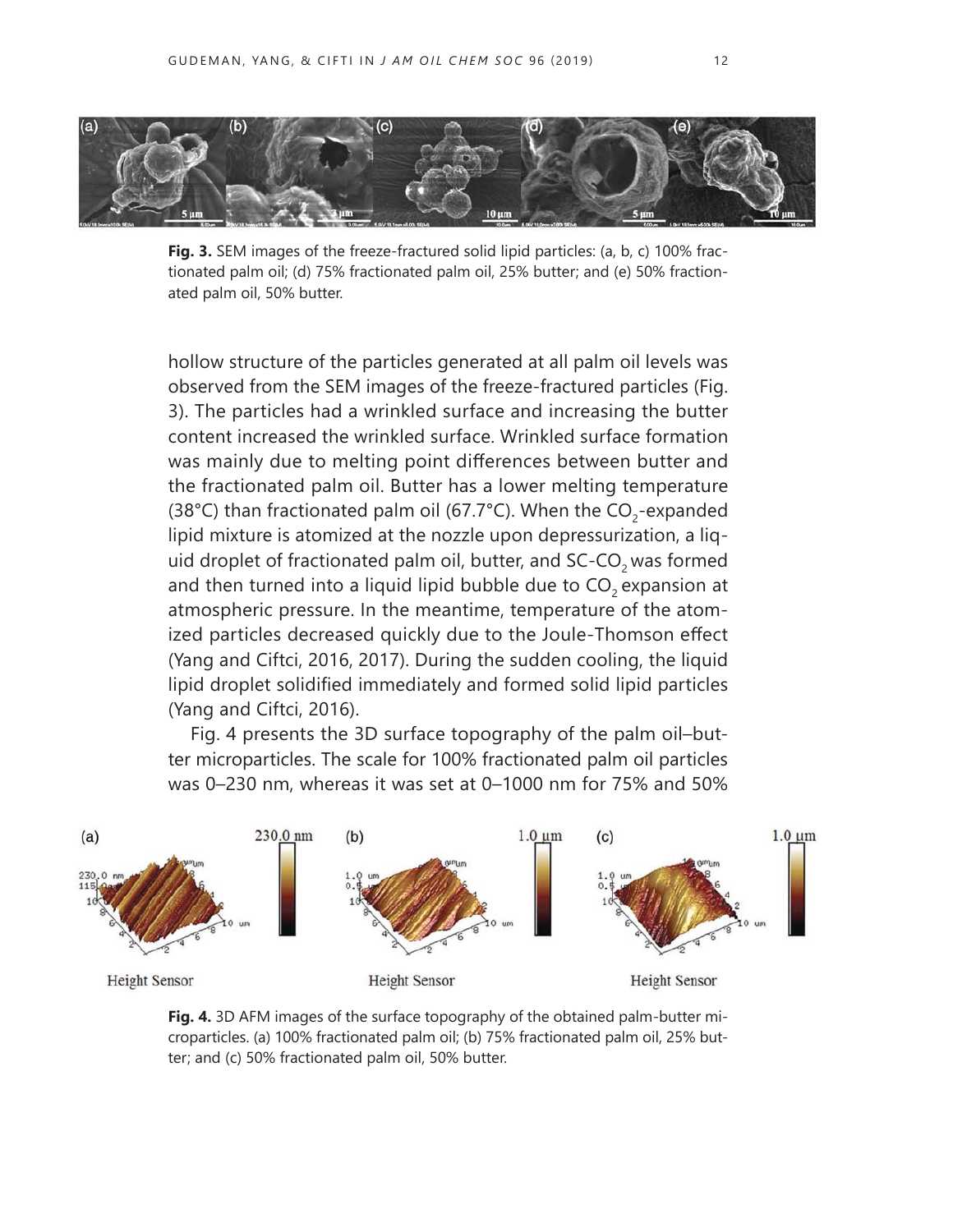fractionated palm oil particles to include more specific details, and therefore rendering images a higher resolution. In agreement with the SEM images, the roughness and wrinkles on the particles' surface increased with increasing butter content in the lipid mixture. The mean surface roughness of the particles obtained with 100%, 75%, and 50% palm oil in the mixture was 21.9, 51.2, and 104 nm, respectively. When the higher melting fraction (palm oil) solidified, the lower melting fraction (butter) was still liquid and  $CO<sub>2</sub>$  was leaving the bubble toward outside, disturbing the smooth surface. Immediately after CO<sub>2</sub> released, the particle solidified and formed a wrinkled surface. The higher the solubility of  $CO<sub>2</sub>$  in the lipid phase, the higher wrinkled surface formation is expected because dissolution of the  $CO<sub>2</sub>$  in the lipid determines the melting point depression, which, in turn, determines the degree of the solidification rate. A faster solidification rate will form less-wrinkled surfaces compared to slow solidification. It was reported that the  $SC$ - $CO<sub>2</sub>$  had higher solubility in the lower-melting fats than that of the higher counterparts, resulting in higher volumetric expansion (Ciftci and Temelli, 2014; Jenab and Temelli, 2012). Previously, it was found that the volumetric expansion of fully hydrogenated canola oil at 63°C and 150 bar was 12%, whereas it was 36% for cocoa butter (Calvignac et al., 2010; Ciftci and Temelli, 2014). When the butter concentration in the lipid mixture was increased, more  $CO<sub>2</sub>$ dissolved and the lipid droplet during atomization contained more  $CO<sub>2</sub>$ . Therefore, more force was exerted on the inside of the liquid lipid bubble. During atomization, the quicker, more compact particle formation without butter did not allow wrinkles to form as prominently as it did in the slower solidifying butter-containing blends. With certain portions of the blend solidifying at different rates, the protruding portions of the sphere can be created.

In addition to SEM images, confocal fluorescence microscopy zseries scanning images that show the cross section of the spherical particles revealed that the microparticles were hollow (Fig. 5). Fig. 5 illustrated images taken at only a single slice during the z-series scanning of the particles, with a slice at the exact central location of the scanning in Fig. 5 (a, b, c) and a slice with a deeper scanning downward in Fig. 5 (d, e, f). The images in Fig. 5 (d, e, f) were auto-adjusted to improve the contrast to show the hollow structure of the particles. Some particles had one single large pore (hollow), and some particles had multiple relatively smaller pores (Fig. 5a, b, c) and when subjected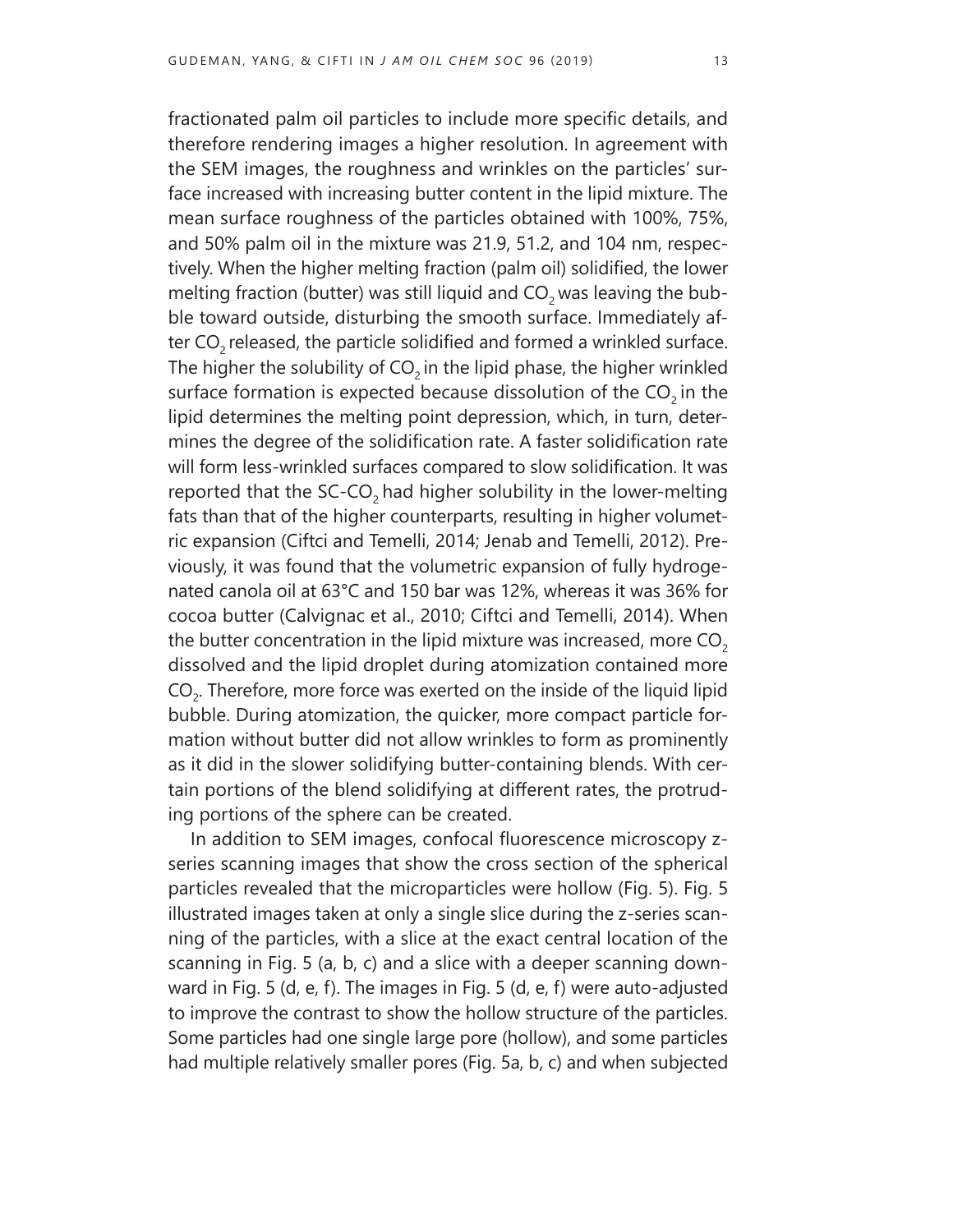

**Fig. 5.** Confocal fluorescence microscopy z-series scanning images of the solid lipid particles: (a, d) 100% fractionated palm oil; (b, e) 75% fractionated palm oil, 25% butter; and (c, f ) 50% fractionated palm oil, 50% butter. The images are not z-stacked. (a, b, c) represent only a single slice of the central location of the scanning. Purple color represents the fluorescence from Nile Red staining solution as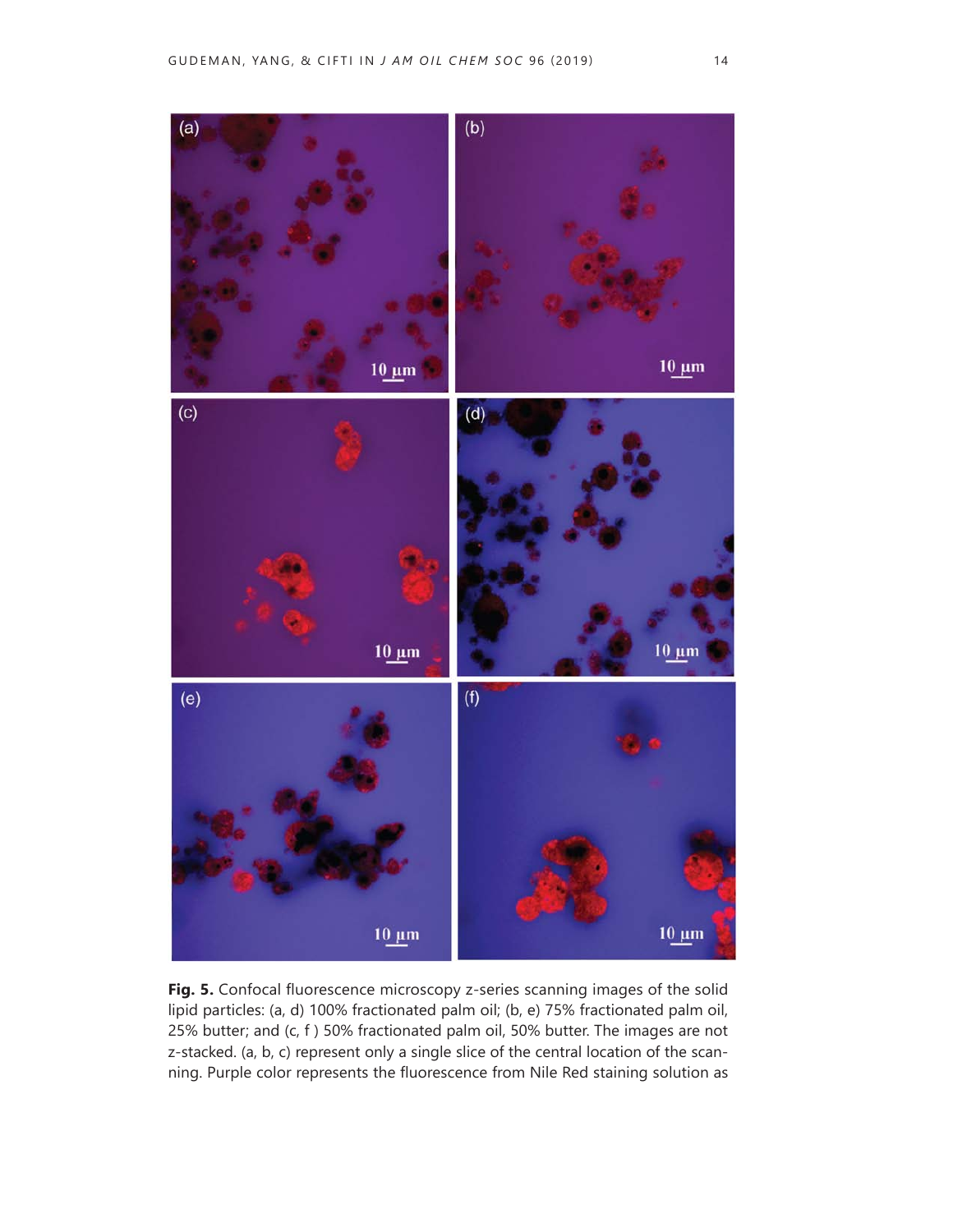to z-series scanning, these pores merged and created a big hollow sphere inside of the particle shell (Fig. 5d, e, f ). Nile Red fluoresces differently depending on the degree of hydrophobicity of lipids, i.e., polar lipids such as phospholipids vs. neutral lipids such as triacylglycerols (Daemen et al., 2015; Diaz et al., 2008). The Nile Red psuedocolored blue/red ratio could be used to differentiate lipids (Diaz et al., 2008). The addition of butter to fractionated palm oil appeared as a brighter red color, because the fluorescent dye picked up both oils for staining. In addition, such a brighter color could also be due to slightly different emission intensities when bound to butter compared to fractionated palm oil. As expected, a higher butter content (50%) in the starting oil blend resulted in an increase in the red color intensity in the shell of the solid lipid particles, whereas there was no clear observation of the increased red color intensity in the hollow cavity.

#### *Particle Density*

Bulk density is a quality control parameter to assess the powdered particles. A dry product with high bulk density can be stored in small containers at the same amount to a product with low bulk density. The bulk density of the solid lipid particles obtained at different lipid levels is listed in Table 1. The bulk densities found in this study were

**Table 1.** Density of the fractionated palm oil and its blends with low-moisture butter, and of the solid lipid particles obtained at different lipid levels.

|                                     | Bulk density (kg $m^{-3}$ ) <sup>a</sup> |  |  |  |
|-------------------------------------|------------------------------------------|--|--|--|
| Fractionated palm oil particles     | $169.2 \pm 4.2$                          |  |  |  |
| 75% fractionated palm oil particles | $143.2 \pm 7.3$                          |  |  |  |
| 50% fractionated palm oil particles | $141.7 \pm 3.2$                          |  |  |  |
| Fractionated palm oil               | $866.0 \pm 63.2$                         |  |  |  |
| 75% fractionated palm oil blend     | $866.6 \pm 58.8$                         |  |  |  |
| 50% fractionated palm oil blend     | $880.3 \pm 70.9$                         |  |  |  |

a. Mean ± standard deviation, *n* = 3.

the background. (d, e, f ) are auto-adjusted, and represent only a single slice of a deeper (after central) location of the scanning. Blue color represents the fluorescence from Nile Red staining solution as the background. Black color represents hollow structure in the particles; red color represents positive for Nile Red binding, indicating shell of the particles.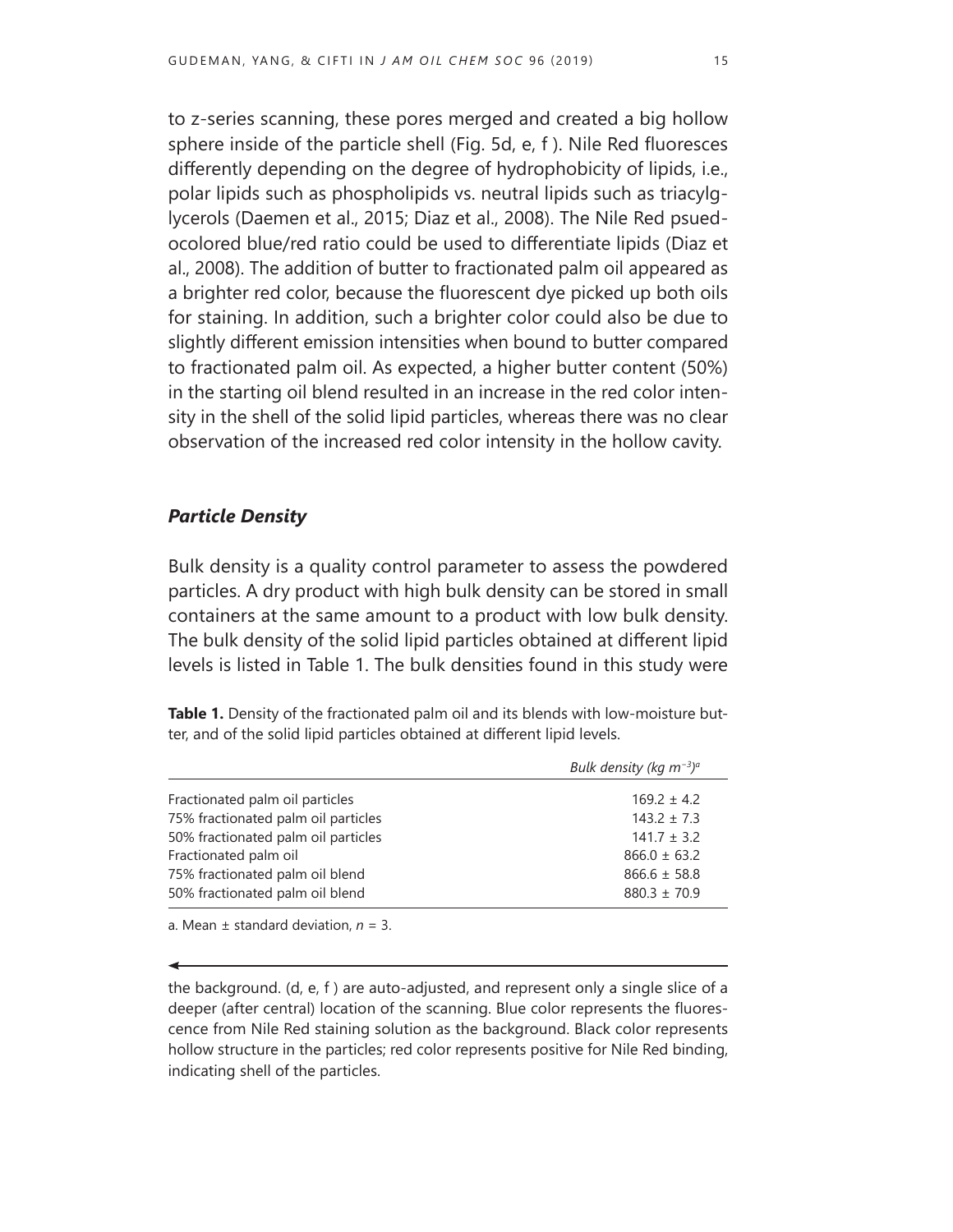typical of encapsulated powders (Onwulata et al., 1996) with a few exceptions including microcapsules of a mixture of oil and acacia gum (Fuchs et al., 2006) and butter oil and modified corn starch (Onwulata et al., 1996). It was observed that the particles from the fractionated palm oil and the lipid matrix drastically reduced their bulk density (141– 169 kg m−3) compared to their physical mixture counterparts (865–880 kg m−3). The average bulk density of fractionated palm oil particles, 25% butter particles, and 50% butter particles was reduced by 80.5%, 83.5%, and 83.9%, respectively, when the solid physical blends were transformed into hollow solid lipid particles. The density reduction was caused by the hollow structure and small size of the particles as well as the packing spaces among the particles. Moreover, solid lipid particles produced from fractionated palm oil were denser (169 kg m<sup>-3</sup>) than the particles with butter blends (141 kg m<sup>-3</sup> for 50% butter). When used in food products, this reduction in density could provide key benefits. Less lipid materials can occupy more volume, which could allow for reduced material usage in food products with a fixed volume. The reduced material usage can also positively impact the nutrition of the food by reducing the number of fat grams and overall calories. The application of the particles obtained in this study could especially be impactful in lipids that have a high caloric density relative to other macronutrients.

#### *Particle Size and Size Distribution*



All particles exhibited a similar bimodal size distribution, which consisted of both nanoparticles and microparticles (Fig. 6). The mean

**Fig. 6**. Particle size distribution of the solid lipid particles.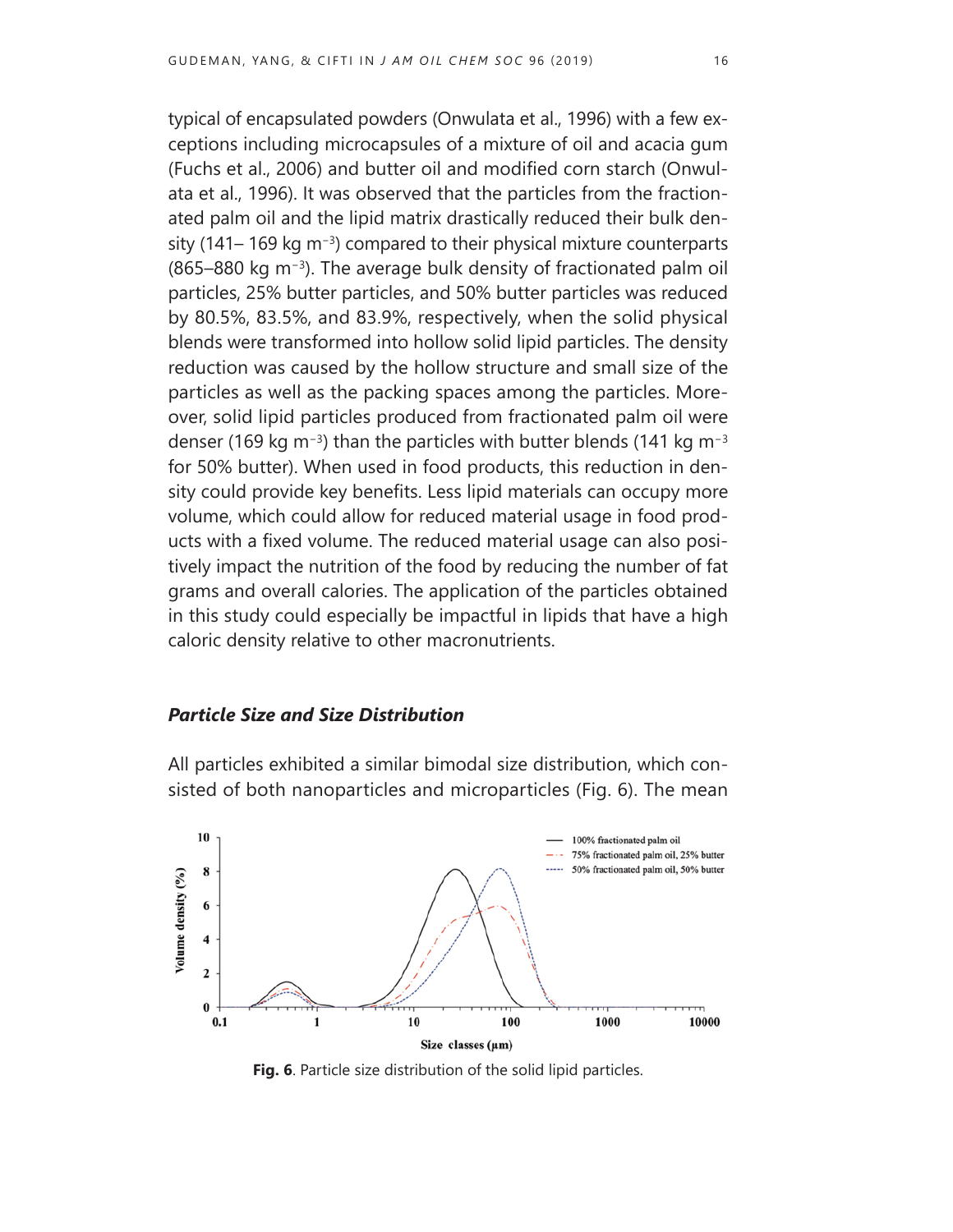particle size increased with butter content in the nonhydrogenated oil blends. The smallest particles were produced from the 100% fractionated palm oil (D [4, 3] = 27.1 µm). Ten percent (d<sub>10%</sub>) and 50% (d<sub>50%</sub>) of the particles were smaller than 4.5 and 23.0 μm, respectively, whereas they were 14.5 and 58.3 μm at 50% butter concentration, respectively (D  $[4,3] = 67.0 \mu m$ ). A likely cause of the increasing particle size with higher levels of butter was the impact of the butter on the melting properties of the solid lipid particles, which in turn affected the solidification rate during particle formation (Yang and Ciftci, 2016). The addition of butter reduced the melting point of the particles, which solidified slowly during particle formation. The solidification rate was lower at increased butter concentrations due to lower melting point of the butter compared to the fractionated palm oil; the lipid bubble had more time to expand during atomization due to  $CO<sub>2</sub>$  release from the lipid bubble and formed larger hollow particles. It should be noted that the particle size results may be affected by the particle agglomeration in the samples with more butter content as well; therefore, it must be compared with the particle morphology analyses. When SEM images were compared, it was observed that the particle agglomeration occurred for all blends (Fig. 2). In addition, when confocal images were compared, the extent of particle agglomeration increased with butter concentration (Fig. 5). This was due to the blends of fractionated palm oil and butter made the lipid mixture viscous and the obtained particles sticky upon particle formation. However, particles generated at 50% butter content were still free-flowing at room temperature. Previously, Yang and Ciftci (2016) reported average particle sizes (D [4,3]) of 3.9–13.1 μm for the particles obtained from fully hydrogenated soybean oil with the same process. Rodrigues et al. (2004) formed theophylline/hydrogenated palm oil particles with a mean particle diameter of 3 μm using the PGSS technique; however, they did not report a hollow structure and the particle size was only of micron range.

#### *Melting Properties*

The melting properties of the fractionated palm oil and its blends with low-moisture butter are important to understand the characteristics of the obtained solid lipid particles including size distribution,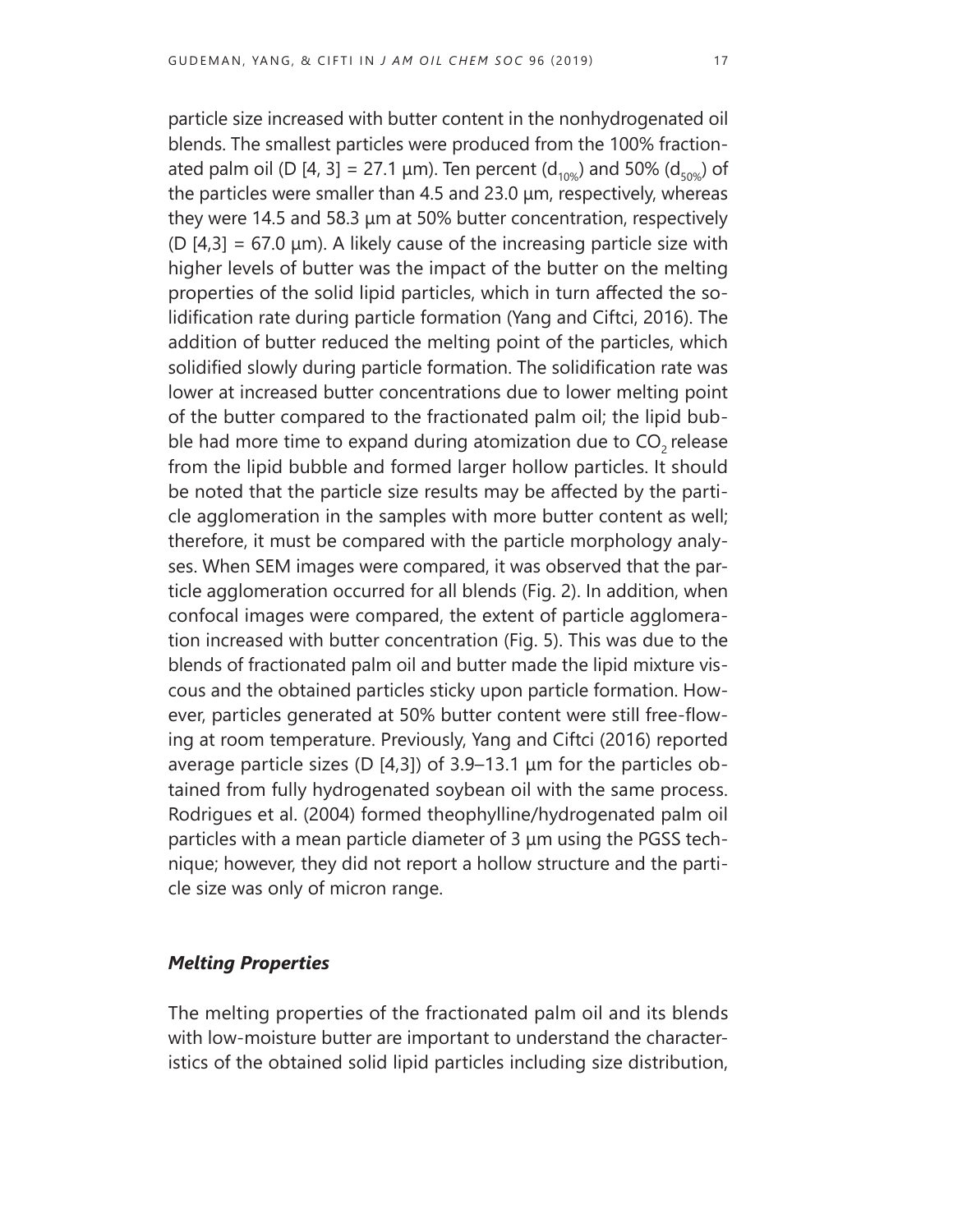|                 | Enthalpy          |                   |                          |
|-----------------|-------------------|-------------------|--------------------------|
| Onset           | Peak              | Offset            | $(J q^{-1})$             |
| $62.0 \pm 0.4a$ | $67.7 \pm 0.4a$   | $69.0 \pm 0.6a$   | $106.7 \pm 0.7a$         |
| $60.7 \pm 0.3b$ | $65.0 \pm 0.5$ b  | $66.5 \pm 0.5a$   | $107.5 \pm 0.6a$         |
| $56.3 \pm 0.2c$ | $60.0 \pm 0.2$ cd | $62.9 \pm 0.3b$   | $82.5 \pm 0.6$ b         |
| $54.1 \pm 0.1d$ | $58.0 \pm 0.2e$   | $60.6 \pm 0.2c$   | $34.9 \pm 0.5e$          |
| $36.7 \pm 0.1e$ | $37.3 \pm 0.1q$   | $37.7 \pm 0.1e$   | $4.0 \pm 0.2f$           |
| $57.3 \pm 0.2c$ | $61.0 \pm 0.3c$   | $62.7 \pm 0.3b$   | $105.3 \pm 0.6a$         |
| $56.9 \pm 0.1c$ | $60.0 \pm 0.2$ d  | $61.5 \pm 0.3$ bc | $48.7 \pm 0.5c$          |
| $54.1 \pm 0.1d$ | $55.5 \pm 0.2f$   | $57.0 \pm 0.2d$   | $39.1 \pm 0.4d$          |
|                 |                   |                   | Melting temperature (°C) |

**Table 2.** DSC melting points and enthalpy of the lipid blends and the obtained solid lipid particles.

Results were expressed as mean ± standard deviation, *n* = 3. Means with different letters within the same column are significantly different (*P* < 0.05) according to Tukey's multiple range test.

particle morphology, and polymorphism. Table 2 present the DSC melting points of the original nonhydrogenated oils and their blends, the generated solid lipid particles from fractionated palm oil and its selected mixtures with low-moisture butter, respectively, and Fig. 7 shows the DSC melting curves of the solid lipid particles. The major melting point of the fractionated palm oil was higher than that of the blends with low-moisture butter that possessed the lowest. Moreover, with increasing levels of butter to fractionated palm oil from 25% to 75%, the melting peak temperature of the physical blends significantly decreased from 65 to 58°C (P < 0.05) due to the presence of more



**Fig. 7.** DSC melting curves of the solid lipid particles obtained from the blends of fractionated palm oil and low-moisture butter.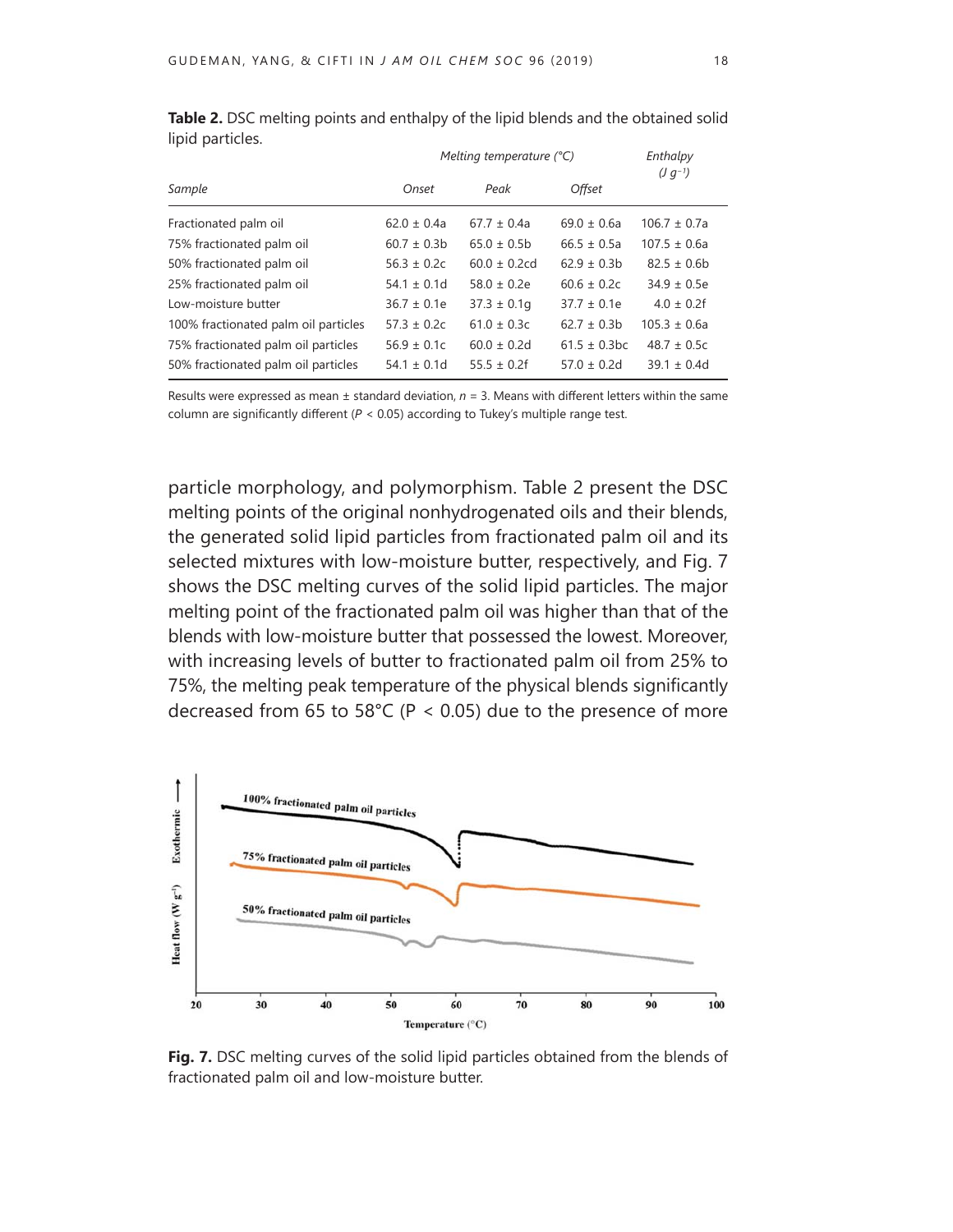unsaturated fatty acids making the mixture in a less-ordered packing with less solid fat content (Table 3). After the particle formation process, even though the fatty acid compositions were similar, solid lipid particles exhibited a different melting profile compared to their physical bulk oil. The original fractionated palm oil and its blends with butter, which was at 25% and 50% concentration, had a major melting peak temperature around 60–67.7°C, whereas the solid lipid particles exhibited a stepwise melting pattern and shifted the melting temperature to a relatively lower temperature. The original fractionated palm oil melted between 62 and 69°C with a major endothermic peak of 67.7°C; however, the single endothermic melting peak was significantly reduced to 61°C for its solid lipid particles counterpart (P < 0.05). A similar significant decrease in the major melting peak temperature was also observed for lipid particles obtained from 25% and 50% butter concentrations ( $P < 0.05$ ). This major melting peak temperature decrease was attributed to the smaller particle size, hollow structure with a thin shell, and polymorphic forms (discussed below in Polymorphism Section). In solid lipid particles from nonhydrogenated oil blends, two melting peaks were depicted, with 53°C

| Composition                 | Butter | <b>FPO</b> | FPO-P |      | 75% FPO 75% FPO-P | 50% FPO | 50% FPO-P |
|-----------------------------|--------|------------|-------|------|-------------------|---------|-----------|
| Caproic acid (6:0)          | 2.4    | 0.0        | 0.0   | 0.5  | 0.5               | 1.1     | 1.0       |
| Caprylic acid (8:0)         | 1.3    | 0.0        | 0.0   | 0.3  | 0.3               | 0.6     | 0.6       |
| Capric acid (10:0)          | 3.1    | 0.0        | 0.0   | 0.7  | 0.7               | 1.5     | 1.4       |
| Lauric acid (12:0)          | 3.5    | 0.2        | 0.2   | 1.0  | 1.0               | 1.8     | 1.7       |
| Myristic acid (14:0)        | 11.3   | 1.3        | 1.3   | 3.6  | 3.5               | 6.2     | 5.7       |
| Myristoleic acid (14:1)     | 1.4    | 0.0        | 0.0   | 0.3  | 0.2               | 0.7     | 0.6       |
| Palmitic acid (16:0)        | 31.1   | 77.8       | 78.7  | 68.2 | 68.3              | 55.7    | 57.9      |
| Palmitoleic acid (16:1)     | 2.1    | 0.0        | 0.0   | 0.5  | 0.5               | 1.0     | 0.9       |
| Stearic acid (18:0)         | 10.8   | 5.0        | 5.0   | 6.2  | 6.4               | 7.8     | 7.5       |
| Oleic acid (18:1, n-9)      | 21.4   | 12.3       | 11.6  | 13.7 | 12.7              | 16.4    | 14.1      |
| Vaccenic acid (18:1, trans) | 2.1    | 0.0        | 0.0   | 0.0  | 0.0               | 1.2     | 0.0       |
| Linoleic acid (18:2, n-6)   | 3.2    | 2.3        | 2.1   | 2.4  | 2.3               | 2.7     | 2.3       |
| <b>SFA</b>                  | 54.6   | 75.9       | 78.5  | 71.3 | 73.8              | 65.7    | 70.3      |
| <b>MUFA</b>                 | 22.0   | 11.1       | 10.8  | 13.0 | 12.8              | 16.4    | 15.3      |
| <b>PUFA</b>                 | 3.4    | 2.1        | 2.0   | 2.2  | 2.1               | 2.7     | 2.2       |

**Table 3.** Composition of the major fatty acids (%) of low-moisture butter, fractionated palm oil (FPO), their physical blends<sup>a</sup>, and the obtained particles<sup>b</sup>

a. 75% FPO: 75% fractionated palm oil, 25% butter; 50% FPO: 50% fractionated palm oil, 50% butter.

b. FPO-P: 100% fractionated palm oil; 75% FPO-P: 75% fractionated palm oil, 25% butter; 50% FPO-P: 50% fractionated palm oil, 50% butter; SFA: Saturated fatty acids; MUFA: Monounsaturated fatty acids; and PUFA: Polyunsaturated fatty acids.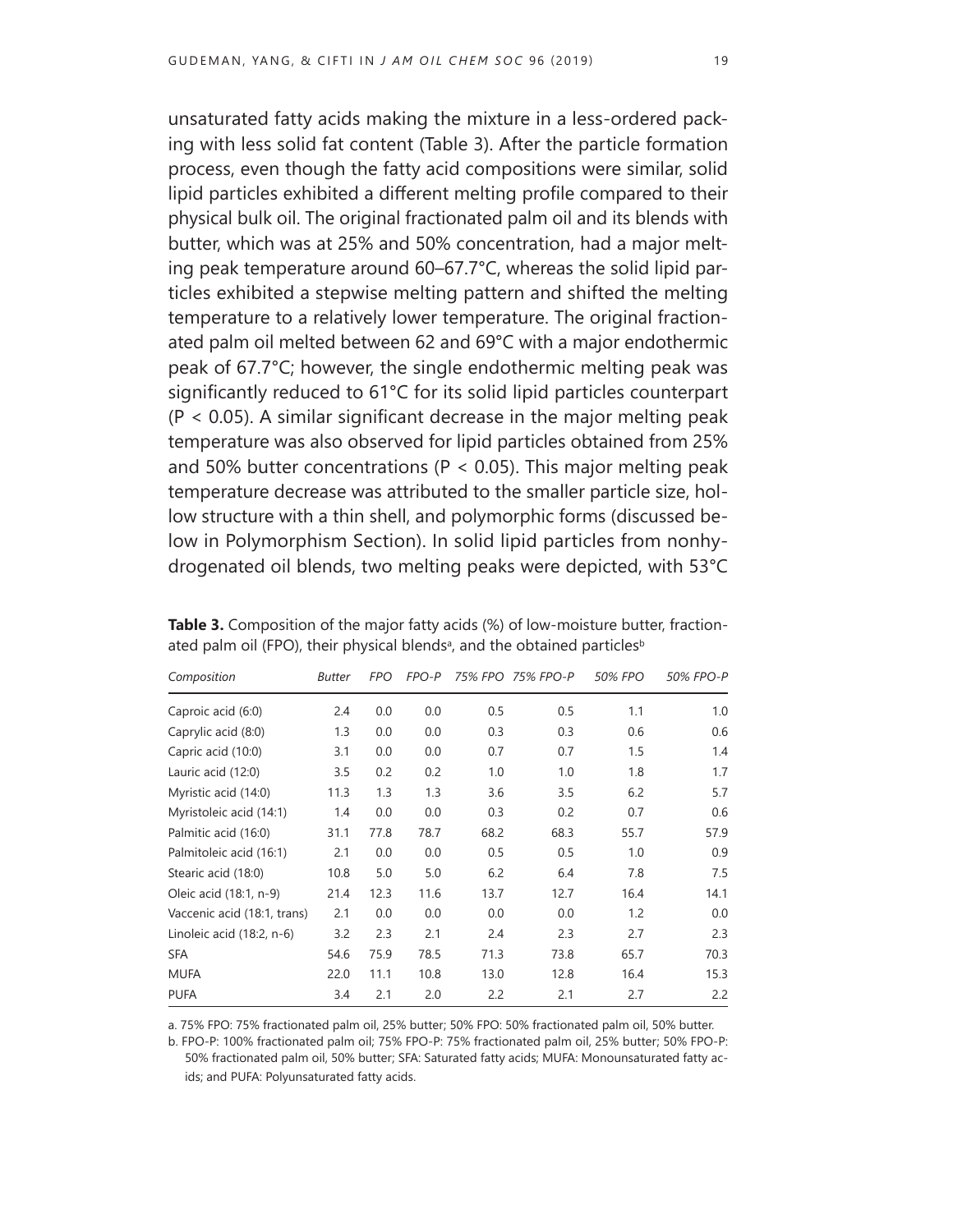being the lower peak for both oils and 55.5 or 60°C being the second peak, depending on the lipid composition. The presence of the lowest melting peak of 53°C was attributed to the nanosize portion of the lipid particles (Yang and Ciftci, 2016). Particle size plays a crucial role in melting temperature of colloidal substances; melting temperature decreases with decreasing particle size (Defay et al., 1966). Interestingly, no melting peak of 53°C shown in lipid particles of fractionated palm oil. This was due to the agglomeration of the nanoparticles. The presence of nanoparticles in the solid lipid particles was evidenced in the particle size analysis (Fig. 6). Moreover, the addition of a less-saturated fat, i.e., low-moisture butter, to fractionated palm oil resulted in formation of a relatively less-ordered crystals of the lipid particles and led to a significant reduction in the melting point ( $P < 0.05$ ). This phenomenon became more pronounced when 50% butter mixed with the fractionated palm oil, the major melting peak temperature decreased to 55.5°C compared to 61 and 60°C at 0% and 25% butter concentrations, respectively.

#### *Polymorphism*

Polymorphism is an important parameter that affects the melting properties of the solid lipid particles. Fats can crystallize in three main polymorphic forms, namely  $\alpha$ ,  $\beta$ , and  $\beta'$ . The polymorphic form of  $\alpha$  is the least stable whereas β is the most stable, and β' is metastable (Rousseau et al., 1998). Polymorphic form of α melts at a lower temperature compared to β' and β forms, which is due to less-organized packing of triacylglycerol molecules within the lattice resulted from its less-stable crystal structure (Lawler and Dimick, 2008; Yang and Ciftci, 2016). Fig. 8 reveals that the addition of low-moisture butter to fractionated palm oil affected the polymorphism of the solid lipid particles. The polymorphic forms are characterized by short spacings (d) obtained from X-ray diffraction (XRD) patterns, which were defined as the distance due to lateral packing of the fatty acid chains on the triacyglycerol molecules (ten Grotenhuis et al., 1999). The short spacings of 0.46, 0.37, and 0.38 nm indicated that fractionated palm oil being β and β' crystalline structures, whereas butter addition resulted in primarily  $\alpha$  (d = 0.41 nm) form. After the particle formation process, solid lipid particles of fractionated palm oil still exhibited β and β' forms but with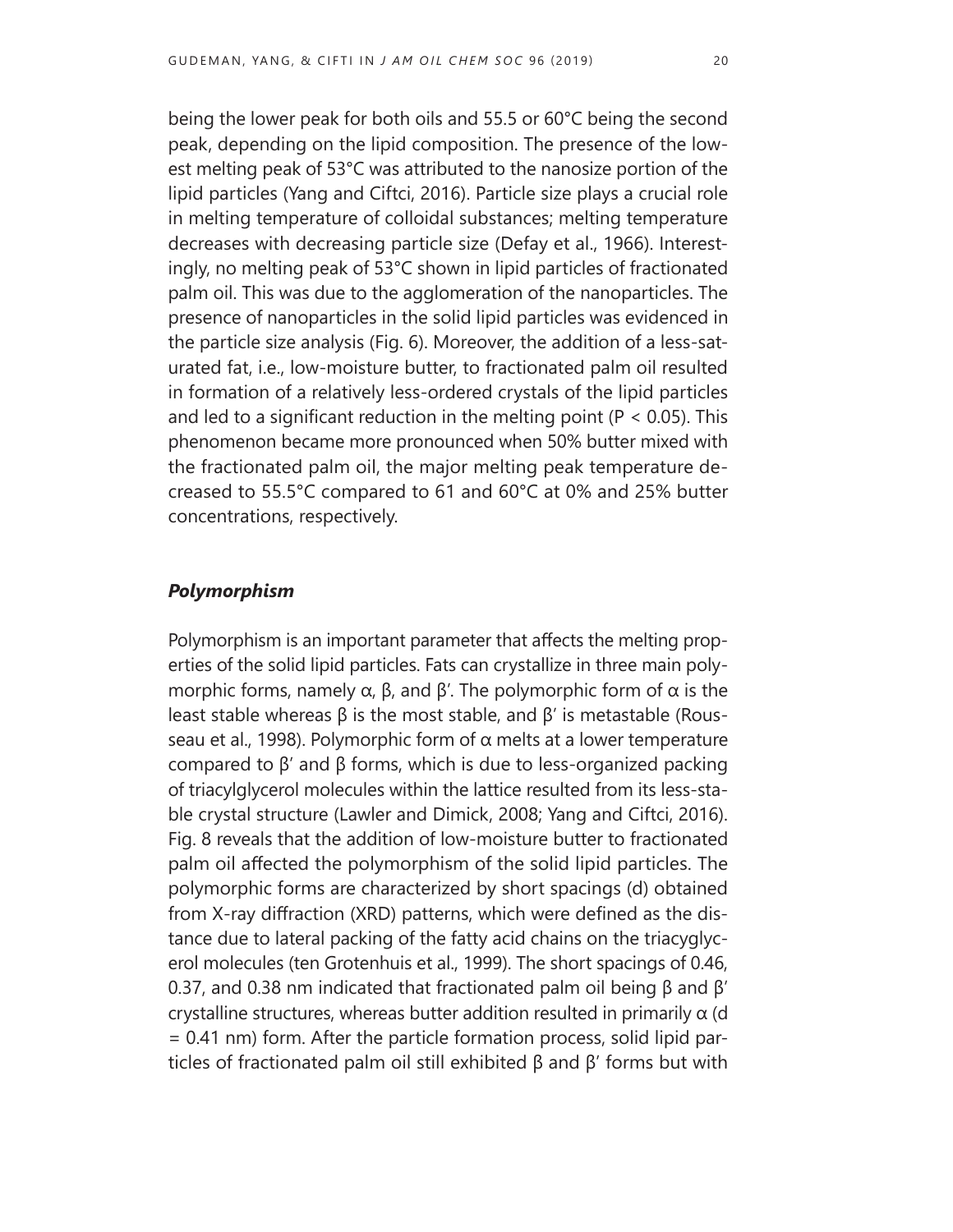

**Fig. 8.** XRD patterns of the solid lipid particles obtained from the blends of fractionated palm oil and low-moisture butter.

reduced intensity. Both observations indicated that the solid lipid particles were less ordered in the crystalline structure than the original bulk oil, which is supported by the DSC melting curves (Fig. 7). In solid lipid particles generated from blends of fractionated palm oil and butter, the distribution of α, β, and β' polymorphic forms appeared to be quite similar to the particles obtained from fractionated palm oil but with a slight further decrease of β form intensity. This was due to the introduction of butter with relatively lower melting temperature to the mixture, therefore contributing to the less stability of the crystalline structure in the solid lipid particles. The solid lipid particles obtained in this study are hollow and dense-packed, which can be the advantages to develop low-calorie, easy-to-use butter ingredients/foods without the need for refrigeration.

#### **Conclusions**

This study demonstrates that nonchemically modified lipids can be used to form hollow microparticles, and possibly nanoparticles, via rapid depressurization of a  $CO<sub>2</sub>$ - expanded lipid. Lower-melting fats with desirable characteristics such as butter for their flavor can be blended with higher-melting lipids to be incorporated into the particles. The reported process reduced the density of the particles fivefolds compared to that of the raw solid fats, decreased the melting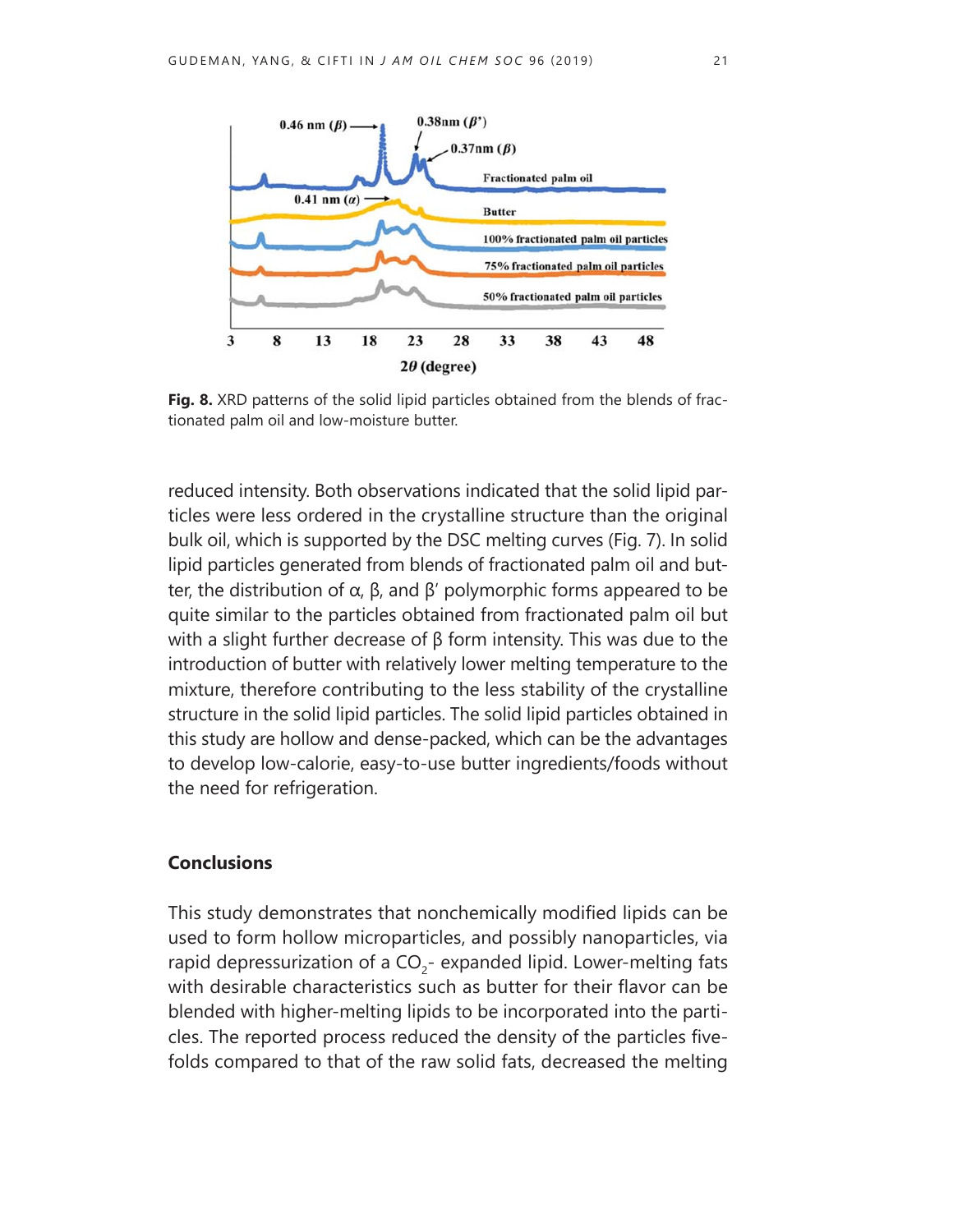point, and increased the surface area due to microparticle formation. There are a number of potential unique, beneficial applications of the obtained hollow solid lipid particles. Free-flowing particles enable easier handling of solid fat materials. These particles could also allow solid fats to be incorporated uniformly into foods. Compared to many common forms of solid fat, the particles created in this study have a much higher ratio of surface area to mass due to their hollow nature and small size. When incorporated into foods, the increased surface area could allow for additional oil coating on the palate so less material could be used while still achieving the same oil mouthfeel, which could be especially valuable in reduced fat and calorie foods. The increased ratio of surface area to mass contributes to quicker melting when the particles are in contact with a heat source as well. This attribute could potentially allow for consumed fats to melt quicker on the palate, which could help to reduce the undesirable fatty mouth coating that occurs when lipids with high melting points are consumed and stay in their solid state. These properties could also be applied as unique functional benefits in certain types of foods. For example, the particles could be used in a drink mix powder that is stirred into a warm liquid. The high ratio of surface area to mass allows the particles to have additional contact with the liquid causing quicker melting and mix in.

**Acknowledgments** — This project is based on research that was supported by the Hatch Multistate Research capacity funding program (Accession Number 1011129) from the USDA National Institute of Food and Agriculture, and the Office of Research and Economic Development (ORED) at the University Nebraska–Lincoln. Authors thank ConAgra Brands for GC analysis and providing solid lipid samples.

The authors declare that they have no conflict of interest.

#### **References**

- AOAC International (2001) AOAC Method 996.06. *Journal of AOAC International*, 41.1.28A.
- Bertucco, A., Caliceti, P., & Elvassore, N. (2007) Process for the production of nano-particles. *Patent No. WO2007028421 A1.* International Search Report, Rijswijk, Netherlands.
- Calvignac, B., Rodier, E., Letourneau, J., dos Santos, P. M. A., & Fages, J. (2010) Cocoa butter saturated with supercritical carbon dioxide: Measurements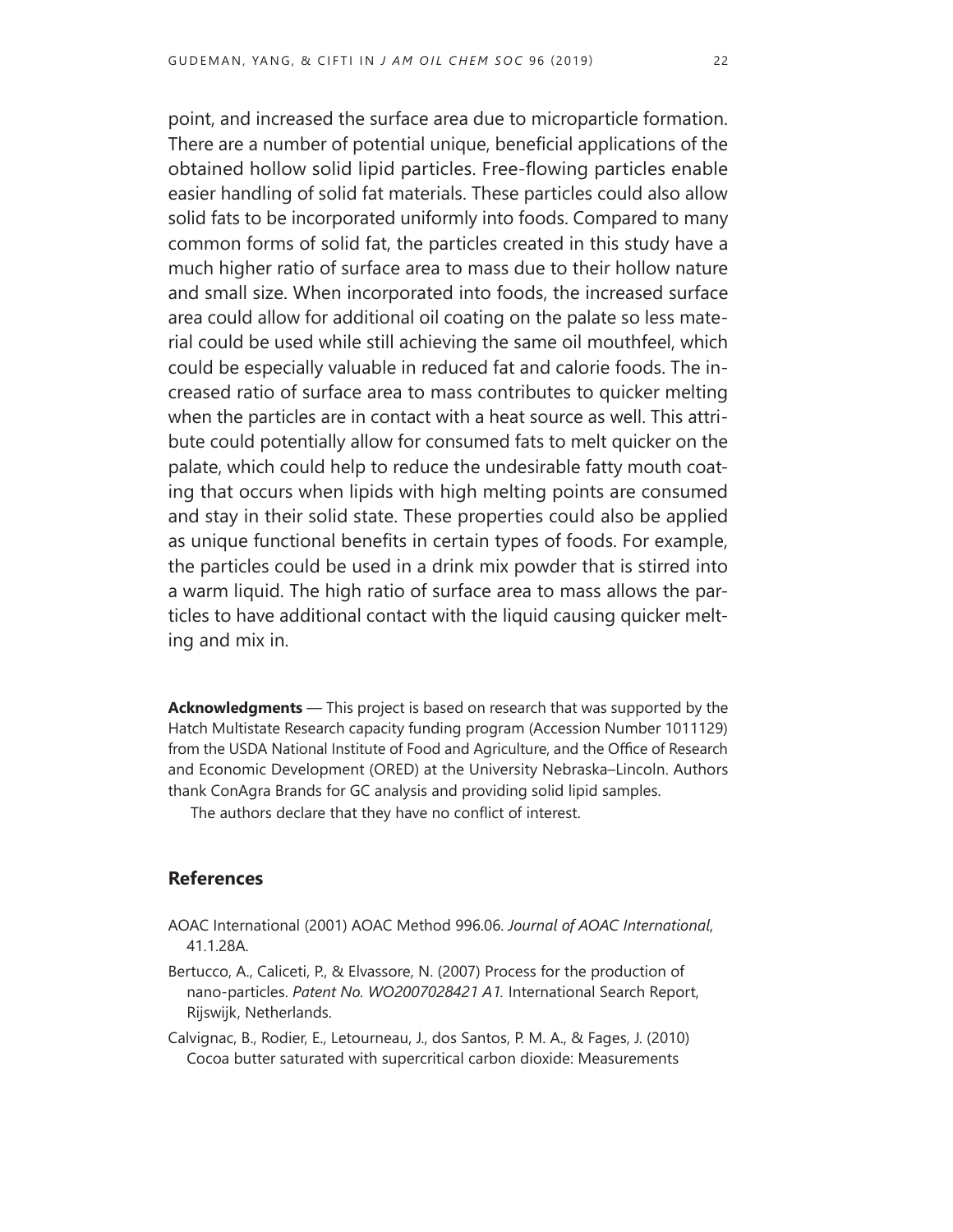and modelling of solubility, volumetric expansion, density and viscosity. *International Journal of Chemical Reactor Engineering*, 8:A73.

- Ciftci, O. N., & Temelli, F. (2014) Melting point depression of solid lipids in pressurized carbon dioxide. *Journal of Supercritical Fluids*, 92:208–214.
- Daemen, S., van Zandvoort, M. A. M. J., Parekh, S. H., & Hesselink, M. K. C. (2015) Microscopy tools for the investigation of intracellular lipid storage and dynamics. *Molecular Metabolism*, 5:153–163.
- Defay, R., Prigogine, I., Bellemans, A., & Everett, D. H. (1966) *Surface tension and adsorption*. New York, NY: Wiley.
- Diaz, G., Melis, M., Batetta, B., Angius, F., & Falchi, A. M. (2008) Hydrophobic characterization of intracellular lipids in situ by Nile red red/yellow emission ratio. *Micron*, 39:819–824.
- Dietz, W. H., & Scanlon, K. S. (2012) Eliminating the use of partially hydrogenated oil in food production and preparation. *Journal of the American Medical Association*, 308:143–144.
- Downs, S. M., Gupta, V., Ghosh-Jerath, S., Lock, K., Thow, A. M., & Singh, A. (2013) Reformulating partially hydrogenated vegetable oils to maximise health gains in India: Is it feasible and will it meet consumer demand? *BMC Public Health*, 13:1139.
- Fahim, T. K., Zaidul, I. S. M., Abu Bakar, M. R., Salim, U. M., Awang, M. B., Sahena, F., … Sohrab, M. H. (2014) Particle formation and micronization using nonconventional techniques— Review. *Chemical Engineering and Processing: Process Intensi*fi*cation*, 86:47–52.
- Fuchs, M., Turchiuli, C., Bohin, M., Cuvelier, M. E., Ordonnaud, C., Peyrat-Maillard, M. N., & Dumoulin, E. (2006) Encapsulation of oil in powder using spray drying and fluidized bed agglomeration. *Journal of Food Engineering*, 75:27–35.
- García-González, C. A., Argemí, A., Sampaio de Sousa, A. R., Duarte, C. M. M., Saurina, J., & Domingo, C. (2010) Encapsulation efficiency of solid lipid hybrid particles prepared using the PGSS technique and loaded with different polarity active agents. *Journal of Supercritical Fluids*, 54:342–347.
- Jenab, E., & Temelli, F. (2012) Density and volumetric expansion of carbon dioxideexpanded canola oil and its blend with fully hydrogenated canola oil. *Journal of Supercritical Fluids*, 70:57–65.
- Lawler, P. J., & Dimick, P. S. (2008) Crystallization and polymorphism of fats. In C. C. Akoh & D. B. Min (Eds.), *Food lipids: Chemistry, nutrition and biotechnology*  (p. 253). Boca Raton, FL: CRC Press.
- Lubary, M., de Loos, T. W., ter Horst, J. H., & Hofland, G. W. (2011) Production of microparticles from milk fat products using the supercritical melt Micronization (ScMM) process. *Journal of Supercritical Fluids*, 55:1079–1088.
- Mandžuka, Z., & Knez, Ž. (2008) Influence of temperature and pressure during PGSS micronization and storage time on degree of crystallinity and crystal forms of monostearate and tristearate. *Journal of Supercritical Fluids*, 45:102–111.